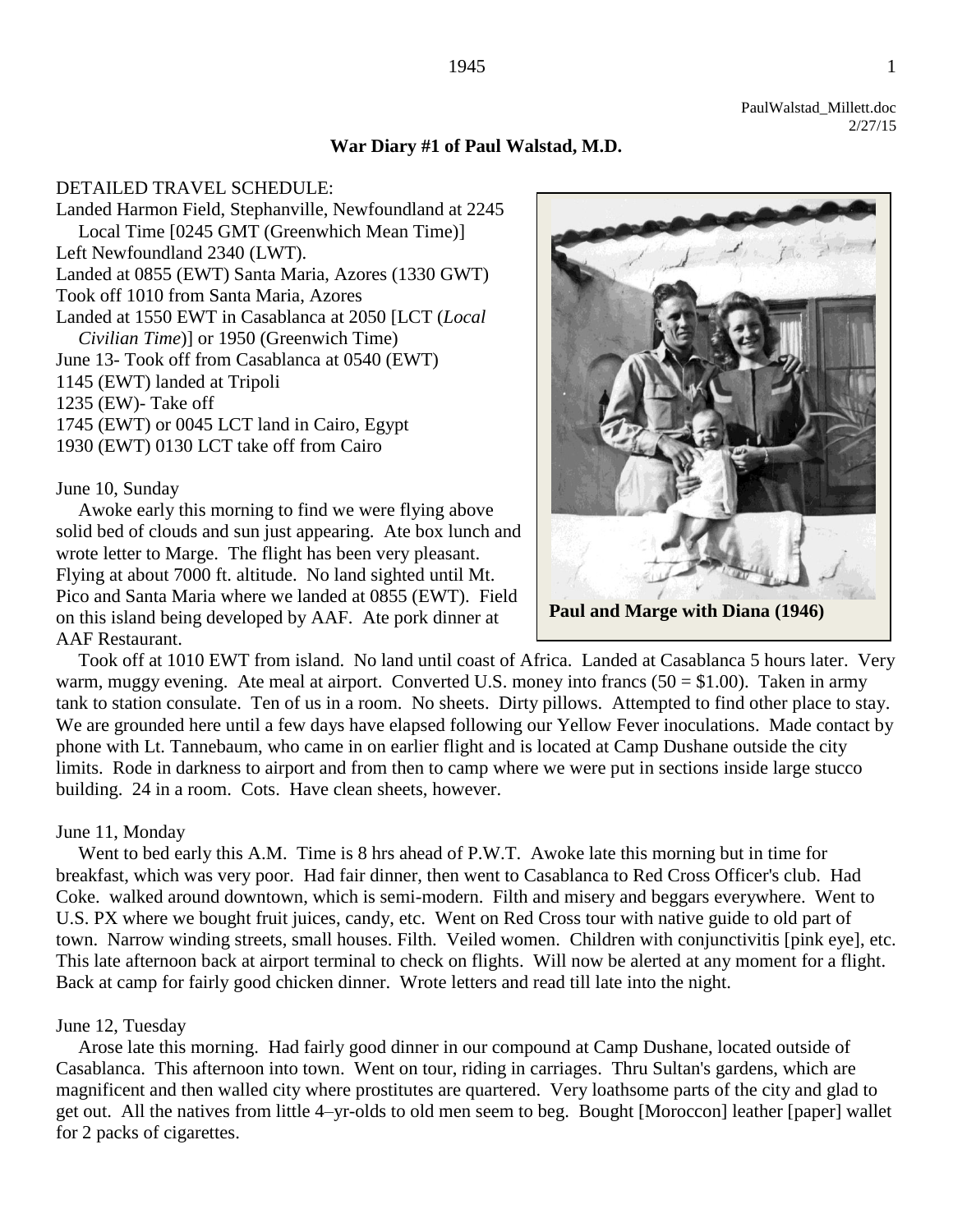Went over to American Post exchange and purchased items. American Red Cross has Officer's club in Casablanca, which is quite nice. Back to camp for supper, then read much of *The Vigil of a Nation* (story of journalist's travels thru China). Wrote letters.

June 13- Wednesday

Awakened at 7:45 this morning by the porter. To be at airport by 9:30 for east-bound flight. Flight took off from airport in Casablanca at 1040 (0540 EWT). Travelling in C54, 40 passengers. New type, very neatlooking ship, both [m-t?] exteriorly. Travelling over mostly desert. Bomb craters seen from air where fighting had occurred between Axis and Allies. At Tripoli at 1145 (EWT). Had very good meal here. Neatest looking spot we had arrived at yet. Took off at 1235.

# June 14 - Thurs

Landed at Cairo, Egypt at 0045 (LCT) so was unable to see sphinx and pyramids from the air. Left Egypt at 0130. Crossed the Holy Land at night to arrive (0800 LCT) in Abadan, Iran at the head of Persian Gulf. The heat is terrific here. Took off 0930 LCT. Passed over Buhrein Island [*Cape Town, South Africa*] where Marge's former nurse roommate is working. Landed at Karachi, India at 1845 LCT, then to Replacement depot where we were given barracks, 8 in a room. Out in desert locality. Heat extreme. At Officer's Club this evening.

#### June 15- Friday

Awoke in time today to eat breakfast at 0900. Very poor meal. Then completed processing this A.M. Will be assigned to our station in either India, Burma, or China. Rented bike today for 5 rupees, 8 annas weekly. Very convenient mode of transportation. Following several hours of orientation lectures, went swimming. Excellent swimming pool here. This evening biked around area. Then wrote long letter to Marge. Natives do the work here, getting about 60 rupees monthly. These are arid wastes. The buildings were constructed for the British 8<sup>th</sup> Army. When sleeping use mosquito nets. Tropical diseases—malaria, cholera, sandfly fever, dengue fever, dysentery, yellow fever—are here.

### 16 June Saturday

No news yet of our assignment. Went swimming again this afternoon. Then went to Karachi after receiving per diem pay \$48.50. Sent \$50.00 to Marge. At Karachi had real dinner at Officer's Club: T-bone steak, French fries, ice cream (Pie a la mode), coffee. Cost of steak 2 rupees. Took ride in "taxi" today through zoo and along street. Taxis are horse-drawn carriages. Cost is about 1 rupee an hour. Took ride also down to west wharf but not able to obtain admittance. Along the streets are lined open shops with merchants bargaining with customers. Camels seen pulling carts. Sacred cows wandering down streets and sidewalks. Beggars on streets, chanting women, unkempt children. Trolley cars and buses present. Arrived back in camp via bus. Wrote letters till 2:00 A.M. Sunday. Discovered bike missing. Will look for it in the morning.

#### 17 June Sunday

Out this morning looking for cycle. Found it at one of the barracks. Attended Protestant services at 181<sup>th</sup> General Hospital Chapel. Chaplain Allen is the port chaplain, but a chaplain from another post spoke. [] army morals. Warned Christians not to compromise with the world but to strive to please Christ. Had fried chicken for dinner. Wrote letter to Marge and several others. Went swimming late this afternoon with Ed Steinhardt. This evening attended Chapel service. Cpt. Kuczmanki arrived from Casablanca. I retired about midnight. 18 June Monday

This morning slept till about noon. No alert list posted yet. This afternoon went to Karachi with Lt. Steinhardt. Roamed though the shopping districts looking for presents to give to our wives. Found silver jewelry in one shop of rose-patterned design which consists of ear rings, bracelet, necklace for 40 rupees. After wandering around some more went to Officer's club and had steak dinner. Went back early by truck. Polish refugees riding in truck but going to camp outside of Karachi. Saw part of movie, "Together Again" with Charles Boyer and Irene Dunn. Wrote letters this evening. 19 June Tuesday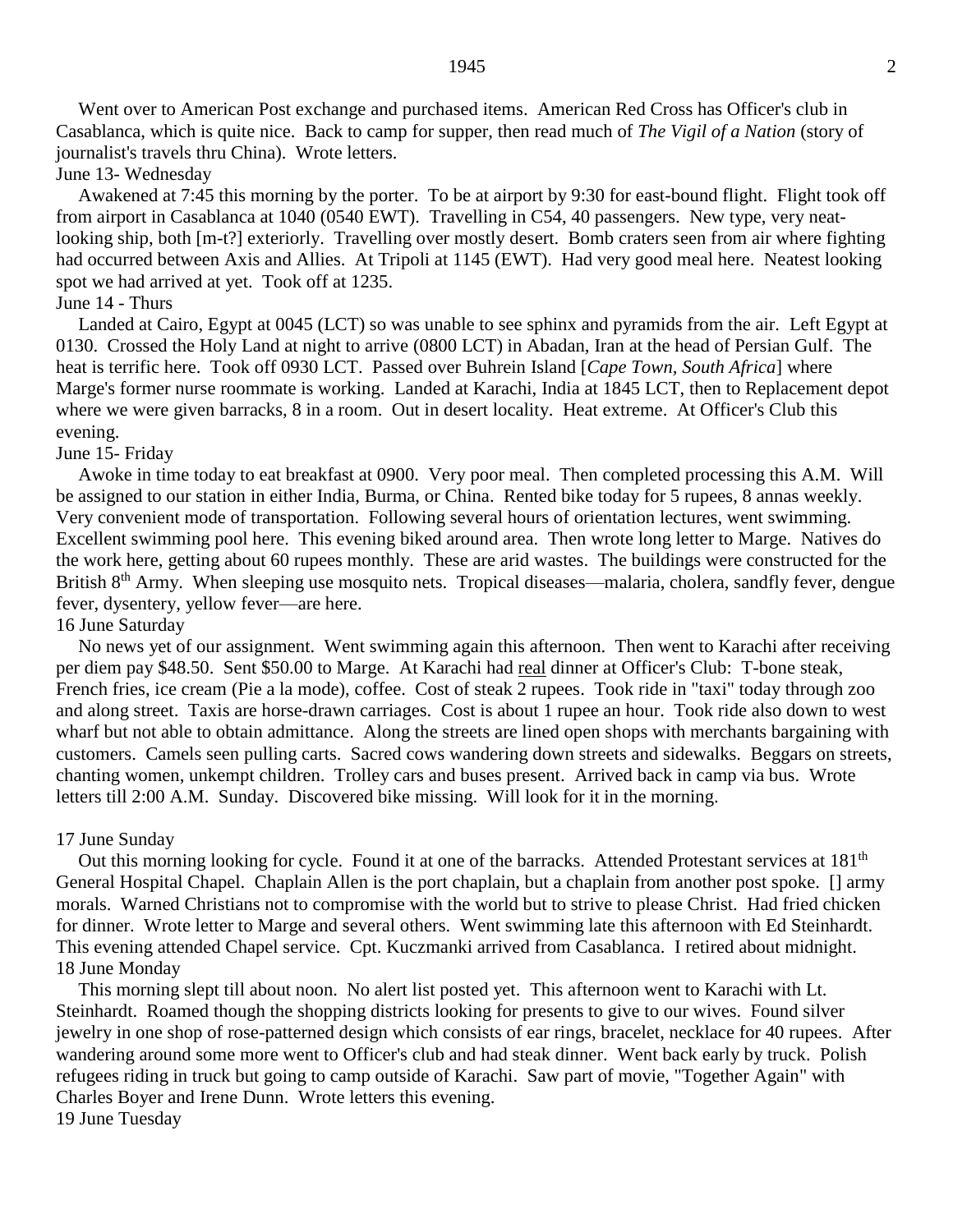Read medical literature most of the morning. This afternoon went swimming at the pool. Tonight saw remainder of movie, "Together Again." No mail has come through, as yet. Will not get any now until our permanent A.P.O. is assigned to us.

#### June 20- Wednesday

Training program began this morning. Security lecture, then lecture on military courtesy and some calisthenics. This afternoon at swimming pool and having long siesta. This evening saw "The Thin Man Returns." Wrote letters.

### June 21- Thursday

Training program this A.M. Lecture on the Japanese soldier. This afternoon over at 181<sup>th</sup> General Hospital medical library. Then, to "soda fountain" where had fruit sundae costing 1 rupee, 8 annas. Went swimming this evening with Edward Steinhardt, 1st Lt. M.C. Wrote letters this evening. Reading *Yankee from Olympus*. June 22- Friday

This morning on short hike as part of the training program. Over at 181<sup>th</sup> General Hospital medical library this afternoon with Lt. Steinhardt spending time reading. Visited Lt. Kochman in wards who has been having short bout of diarrhea. Writing and reading this evening.

#### June 23- Saturday

Training program stopped. At 118<sup>th</sup> G.H. med. library reading military surgery, abdominal wounds. Received notice that will be leaving soon. Cleared post today. This evening wrote letters.

### June 24- Sunday

Weighed in this morning, and received orders. Assigned to 96<sup>th</sup> Signal Battalion at Myitkyina, Burma at termination of railroad from Rangoon. All the fellows I'm with have various assignments. Whatever the nature of this assignment, I'll trust God to lead me. At hospital chapel 1100 services with Chaplain Allen speaking on the danger of drifting using that [] in Hebrews- []. Let us give the more earnest heed to\_\_\_\_\_. This afternoon reading and writing letters. This evening had long talk with Capt. Denys, who has been in this theatre for 30 months, and who is now homeward bound on rotation. Was with Merrill's Marauders and with Colonel Seagraves, author of *Burma Surgeon* who at present is here also awaiting a west-bound flight. Capt. Denys gave me information on the area I'm going to.

[*Merrill's Marauders, an American group who won back Northern Burma, Burma Road and Myitkina in fierce fighting against the Japanese*.]

### June 25- Monday

Awakened at 0630 this morning to prepare for a flight. Lt. Col. G.H. Autry, Cpt James Liebmaned, Lt. Purcell, Lt. Tannenbaum and myself on same flight to Dum Dum, Calcutta. Took off in C-46, which has double seats on 1 side of aisle and single on the other, and is two-motored, similar to commercial airliner. Seats 14 passengers. Took off 0835. Arrived in New Delhi at 1300. Air like blast from furnace. Many new buildings at New Delhi. Looks quite modern. Ate at Officer's Club. Entrance-ways matted with grass to reduce heat. Take off at 1400 for Calcutta. In Calcutta at Dum Dum at 1900. Billeted at air base there. Raining on arrival, monsoon season. Capt. Liebman, Lt Col. Autry and myself billeted here. Other officers stationed at Calcutta. Capt. Liebman and I slept in same room in mosquito-netting covered cots. June 26- Tuesday

This morning ate at the Transient Officer's Mess. At 930 to Calcutta in army truck with Col. Autry and Cpt. Liebman to Hindustani building. Red Cross tour to Janis Temple. Beautiful architecture. Took shoes off to see interior, which is brilliantly designed.

At one of burning ghats on Ganges. Woman (about 25) on mat who had died, possibly of puerperal sepsis. Soles of feet painted red to indicate had died before her husband. Wrapped in white sheet. Flowers at head. Spectators thronged around. Placed on pile of wood. Then body covered over with wood. Priest chanted. Walked around body 7 times with burning bundle of weeds and then started wood burning. Other bodies being burned at same time. One a 75 year old woman. Bodies burned and ashes thrown in Ganges. Then relatives bathe in river. No emotion apparent in husband. Steps lead from ghat to river. Hundreds of people bathing in its muddy water and some drinking it. Back at Hindustani building. Made foot tour stopping at shops. At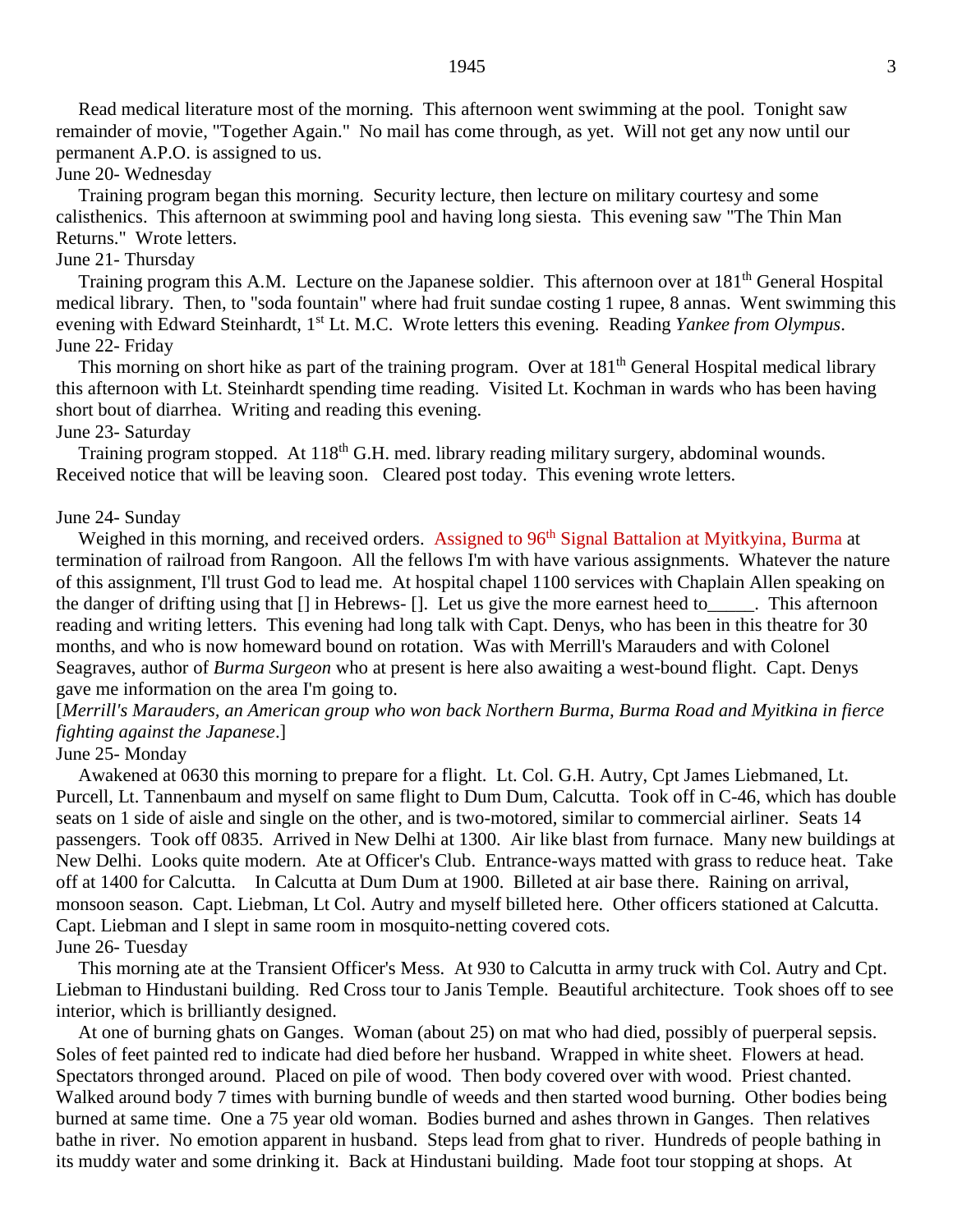[Fupo's] restaurant to eat. Very poor meal. This afternoon to Army Postal Directory but no mail as yet from States. Back to Hindustani Building. Read. Wrote. Ate in Officer's mess and then returned back to quarters in Army truck. Notified this evening that will be leaving in the morning. June 27- Wednesday

Awoke this morning sometime after 7. Ate at Transient Mess, then to airport at Dum Dum where weighed in again and took off at 1015 in C-47. Landed at Tezgaon (India) at 1200. Take off at 1300. Landed at Shamshernager at 1400. Detained here because of poor weather. Raining heavily. Slept in Bashers hut this night. Quite cozy.

### *[Shamshernager, India: Air Base opened late in 1944 on southern "Hump" route to China via Burma ]* June 28- Thursday

Ate this A.M. in mess and then waited for ride. Take-off at 1405. Landed at Myitkyina, Burma at 1715. Said goodbye to Col. Autry and Cpt. Liebman, who will go to 48<sup>th</sup> Evac. and 18<sup>th</sup> Gen. [resp]. Discovered that 96<sup>th</sup> Signal Battalion (Bn.) had evacuated. Co. C at Bhamo and rest of Bn. in Kunming. Will need "Hump" priority. To report in A.M. This evening, slept in Transient Area. Met Lt. Coffey who is with 96<sup>th</sup> Signal Bn. [*Myitkyina, a key city in northern Burma, had an air base.*] June 29- Friday

This A.M. awaiting results. Met Curtis Swanson, who is at air base as 1<sup>st</sup> Lt. Haven't seen for years. Left Myitkyina for Bhamo to join Co. C of 96<sup>th</sup> Signal Bn. Take-off at 1635 in bucket-seat C-47. Landed at Bhamo at 1730. Taken in jeep to Co. C area. Met Lt. Mandel in charge of Co. C. Quartered in tent with him in jungle area. Few natives since most are in hills for fear of Japs. Movie tonight—"The Conspirators." Lt. Mandel has salvaged a Jap refrigerator so can have chilled drinks.

June 30- Saturday

This A.M. received plague shot- 1/2 cc of attenuated *P. pestis*. Plague in natives in this area. Raining some. Humidity high. Read and wrote letters today. This evening attended movie "The [Tria] flows at Midnight" in bomb crater.

### July 1- Sunday

Attended chapel services in abandoned stone-built Baptist mission. Communion service was conducted by Chaplain Hudson. This afternoon played some ping-pong and wrote letters. This evening attended services with Lt. Mengel. Visiting Chaplain spoke on the divisions among Protestant groups. July 2- Monday

Reading and writing letters today. Submitted list of medical supplies needed for the convoy to China which will start about 12 July. This evening attended concert in bomb crater given by U.S.O. tour. Went for long ride with Lt. Mengel along the Ledo Road (Stilwell). Crossed the Irrawaddy River on suspension bridge built by army engineers.

#### July 3- Tuesday

In jeep with Lt. Mengel to ordnance several miles from camp. This evening attended showing, "Pillow to Pond." [*Ordnance is place where weapons are stored.*] July 4- Wednesday

Today, one month ago said good-bye to Marjorie at Columbia Railroad. Received Coke rations for month (2). This afternoon with Lt. Keller (George) taking pictures with 35 mm camera. Visited Buddhist temple, Mohammedan mosques which are now abandoned. Pictures of Japanese pill box, [suspension bridge over Irrawaddy River], etc. This evening attended Bible Study class conducted by Chaplain Howard. (Galileo? 6 was the chapter.) Wrote daily letter to Marge this evening.

July 5- Thursday

This morning repaired old wicker chair. This afternoon turned in requisition for medical supplies for convoy. Then saw one of enlisted men with persistent headache and 99+ fever. To 44<sup>th</sup> Evac. Hospital for malaria smear. Reports of band of wild elephants not far from here entering native village and being driven out by beating of drums and kettles.

July 6- Friday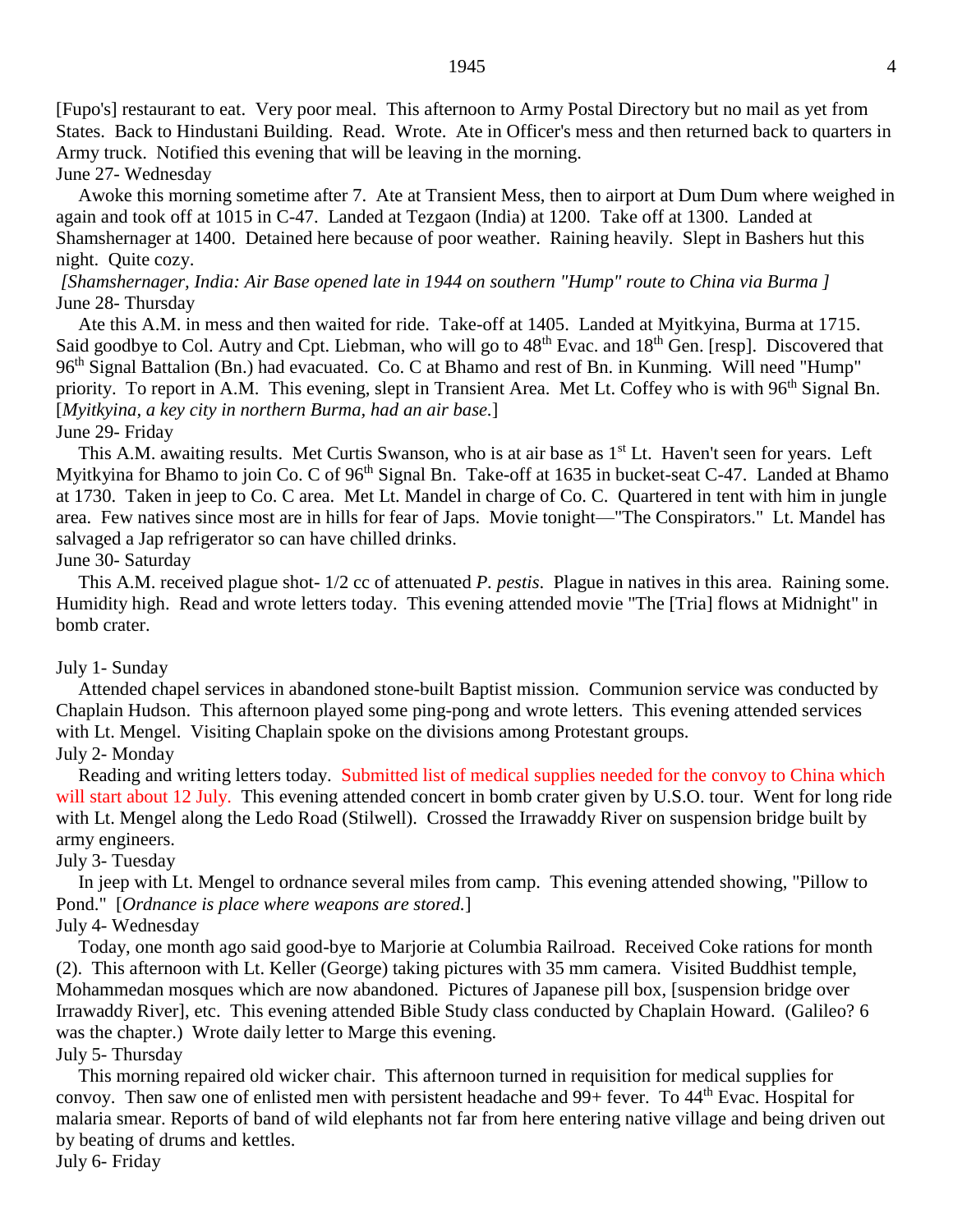Sick call this morning. Weather warm. Attended movie this evening. July 7- Saturday

At Medical Supply Depot to check on supplies. Attended movie this evening.

### July 8- Sunday

At Col. Peterson's NCAC office to get requisition for medical officer's field kit. Attended services this morning conducted by Chaplain Hudson. This evening attended Chapel services. July 9- Monday

Pick-up of medical supplies today following sick call. Wrote letters this evening. No mail as yet. July 10- Tuesday

At dispensary this A.M. Many abscesses and furuncles to incise. Assorting medical supplies this afternoon for the China convoy. This evening attended showing of movie in bomb crater. Wrote regular letter to Marge. July 11- Wednesday

This morning in dispensary, then to Medical Supply to pick up narcotics. Checking with medical aid man his available medical supplies. This afternoon packing personal belongings. July 12- Thursday

Awakened at 5 A.M. Convoy left at 7:40 for China. Slow moving at times, averaged only 1-2 miles an hour. Made 98 miles to transient camp on other side of Namhkam. Road hugs side of mountains following their contour. [*Namhkam is in Burma just across border from Hunan province of China.*] July 13- Friday

Entered China today on the Burma Road. Great amount of heavy pulling up steep mountain sides. The scenery is very beautiful. The natives are eager beggars. Many have goiters. This evening camped in sea of mud after about 100 miles of travel. Eating K-rations at noon. [*Many Chinese had severe vitamin deficiencies.]* July 14- Saturday

Up early this morning before daylight. Very dusty travelling at times. Camped near Paoshan this evening in broad valley. Had one fellow sent to 21st Field Hospital for possible gonorrhea. First-aid treatment to several fellows this evening. Will stay here Sunday for repair of trucks. [*Elevation of Paoshan (now Baoshan) is 5,502 ft*.]

#### July 15- Sunday

At 21<sup>st</sup> Field Hospital this A.M. to check on fellow with gonorrhea. This evening at Chapel Service at motor transport area. Emergency treatment to fellow with possible angina pectoris [*Chest pain, usually due to coronary artery disease.*] Awakened late tonight to treat fellow with blow struck on the head. July 16- Monday

Left Paoshan about 8 A.M. after being at 21<sup>st</sup> Field Hospital to check on medical supplies. Climbing all day, higher and higher. Obtained eggs today for 100 yuan each (5 cents apiece) from natives. Fried the eggs at noon stop. K-rations very inedible, so attempted to supplement diet. Made 86 miles today. At transient camp this evening on hillside. Showers here, so good opportunity to get clean after a very dusty day. July 17- Tuesday

Convoy left camp at 0700. Not nearly so much climbing today. Sepulchers seen in hillside along the way. Women with feet bound in childhood common. Appear to be walking on amputated stumps. Women do much of work in rice paddies and carry heavy bundles of wood on back. Obtained eggs again today. Made 135 miles today. Camped near Yunnani Air Base in tents. Chinese employed in mess here. Very unsanitary. Sick call tonight—colds, [u.k.?], skin diseases. Sutured laceration of palm tonight under very unsanitary conditions. Retired late this evening. Weather in China has been mild, rainy. Cold at night, so need wool blankets. [*The Chinese practice of binding girl's feet so that they could fit into 3-4 inch "lotus shoes" is believed to have started in the 10th century by a court dancer named Yao Niang. Emperor Li Yu was so entranced by Yao's dancing in her bound feet that the foot-binding practice spread. A woman with bound feet walked unsteadily with small dainty steps and a sway that men apparently found charming and/or erotic. Over the centuries, footbinding became a status symbol and a prerequisite for marriage. By the 19th century, almost all upper-class*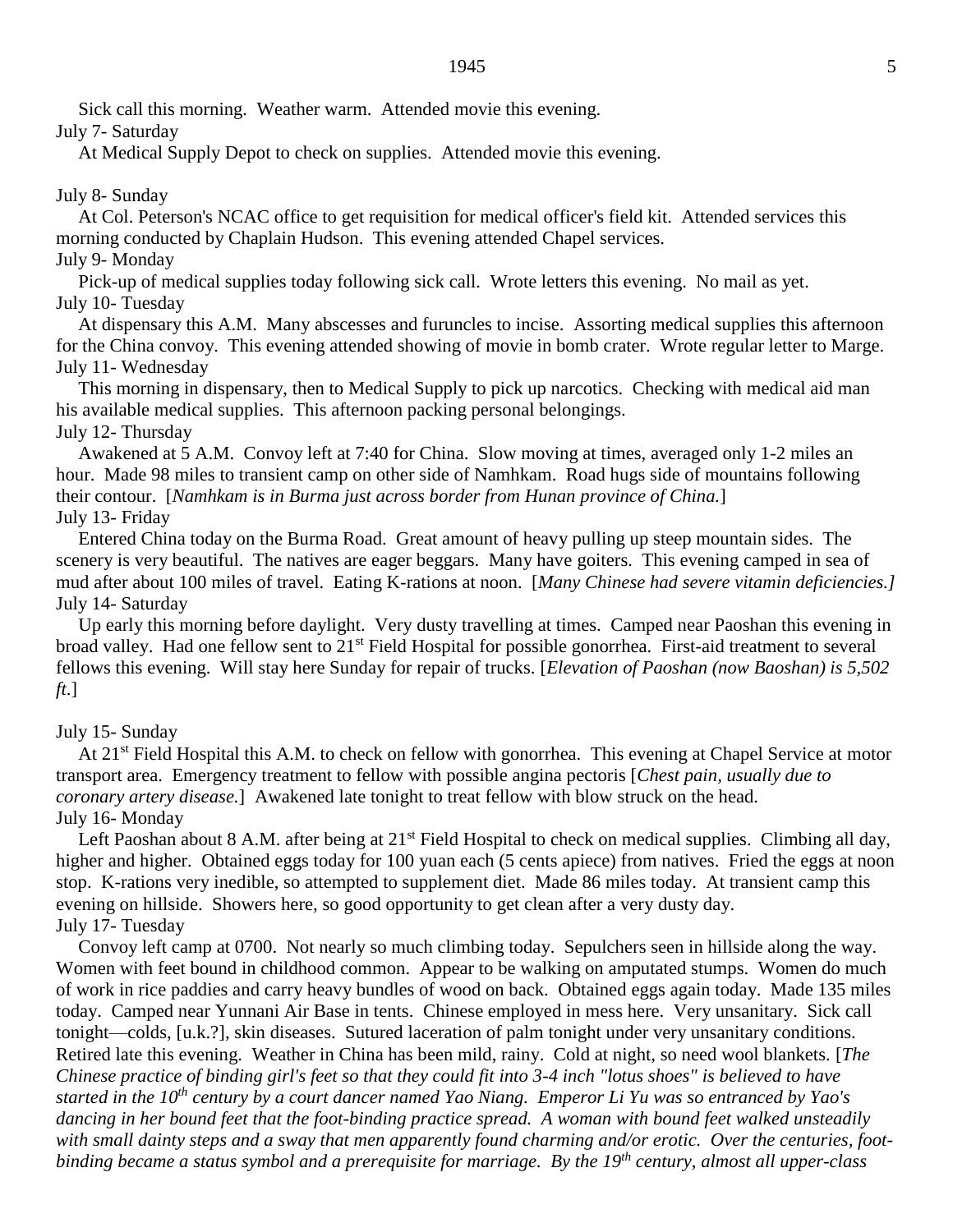*Chinese women had bound feet. It is surprising that this practice, which was so physically disabling, spread to the peasant class. One anthropologist [] suggests that foot-binding kept young girls indoors working productively—spinning yarn, processing tea, etc. What better way to get a healthy 6 year old to sit for hours than to break her feet? Bound feet also suggested obedience and restraint in a future wife. Girls with normal feet would have to work in the fields and take their chances finding husbands.] [Montlake, Simon]*

### July 18- Wednesday

Stayed in bed till late this morning. Ate corn on cob at noon. Rained heavily this afternoon. This evening with other officers to Chinese restaurant. Had Swiss steak, fried eggs, potatoes, and coffee for about \$1.00. Table linens very dirty. Food quite good. Raining again this evening.

# July 19- Thursday

Left Yunnani today at 0700 from a muddy field. Tended to sick duties before leaving. Eggs purchased by natives were fried over our gas heater at noon stop. Riding rough. Aching back as a result. In at transient area early today.

### July 20- Friday

Today covered 135 miles. Passed through Kunming<sup>1</sup> to 96<sup>th</sup> Bn. Headquarters on other side of town about ten miles. Introduced to Capt. Shapiro M.C. and the dental officer. With them for showers this evening to hostel #3. Slept alone in tent tonight. All along the road, natives begged for personal articles and food. Discarded much of K-rations which they eagerly took.

### July 21- Saturday

One of Company C Sgt. accidentally shot by comrade cleaning rifle. Head wound with bullet penetrating skull. Cs/Sgt Tusi died instantly. Was from Imperial Valley, Calif. Reported in to headquarters and took care of personal details. 40 letters. 20 from Marge arrived today. Happiest day since overseas. Letters also from home and friends. Read and reread for hours. Wrote 22 page letter to Marge.

### July 22- Sunday

Took charge of sick call. Capt. Shapiro to [95<sup>th</sup> Signal Headquarters] for observation. Attended open-air chapel services. Sermon on distinguishing true Christianity from the false. This noon received 3 letters. Two from Marge. What a blessing to be able to have mail! This afternoon, moved into tent with dental officer. Wrote letters.

### July 23- Monday

Sick call today. Usual upper respiratory infections, skin disease, eye infections, G.I. upsets. Spent great amount of time today writing letters. This late evening had coffee and doughnuts in the dispensary tent. Very cold and rainy today.

### July 24- Tuesday

Sick call this morning. Nothing unusual. Read periodicals. Gave lecture on sex hygiene to Co. C. Received two letters from Marge. Only 11 days was required for them to arrive here.

# July 25- Wednesday

Sick call this morning. Read a great deal today.

### July 26- Thursday

Awakened at 0230 to treat Chinese soldiers, severely wounded. Gave shock treatment and then sent to hospital in Kunming. After breakfast saw another Chinese soldier in compound. Treated him. This afternoon with driver to Kunming. Visited with Rev. [Counradt?] (Church of Christ in China). At St Paul Orphanage to see silks—as possible gift for Marge. To Chinese restaurant for T-bone steaks. This evening read and wrote letters.

July 27- Friday

 $\overline{a}$ 

### 1945 6

<sup>&</sup>lt;sup>1</sup> Kunming had the main U.S. Army hospital—the 95<sup>th</sup> Station Hospital and the Advance Medical Depot #3, started in 1943 [Condonrail, p 243].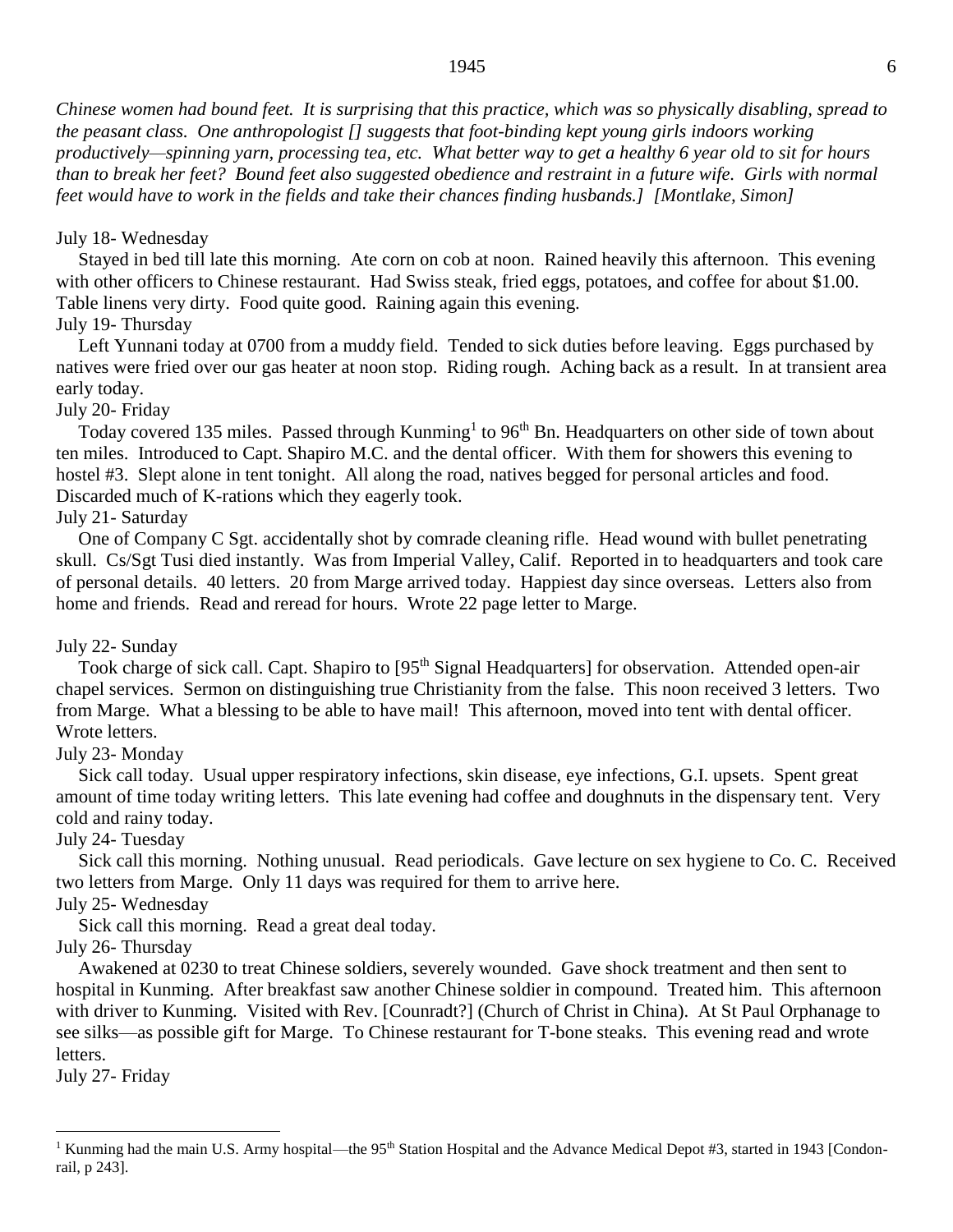Today on tour of kitchens with Sgt. Goforth. Showered at hostel #3. Prepared lists of possible names for boys and girls to send to Marge. Wrote letter to Dr. Clothier. Weather has been cold, at times. However, ideal compared to some areas in CBI. Part of  $96<sup>th</sup>$  Signal Bn. (Platoon of Co C) moved out. July 28- Saturday

Routine sick call this A.M. Wrote letters. No mail now since Tues. Weather very cool. Spent much of the day drawing sketches of Marge using her photographs. Mailed them along with the letter this evening.

#### July 29- Sunday

Sick call. Open-air chapel services by Chaplain Langley of 95<sup>th</sup> Station Hospital. This afternoon attended G.I. rodeo with Cpts. Shapiro and Eberski. Wrote letters home this evening.

# July 30- Monday

Had teeth checked today—4 caries. Rained a great deal today. Cpt. Eberski and I fixed up tent to accommodate Cpt. Shapiro who's being discharged from hospital. This evening wrote letters. Completing medical requisitions today.

July 31- Tuesday

#### August 1- Wednesday

Sick call—routine as usual. This afternoon with Capts Shapiro and Eberski and Sgt. Goforth to Kunming. Shopped but saw no real values. Articles obtainable for 10 cents in States as high as 50 cents. Parts of town quite modern with lights, filtration plant, etc. Many of our units are now out on way to Luzhou [Luchow]. Expect to leave in about ten days. *[Luzhou is about 400 miles north of Kunming in the Sichuan (or Szechwan) province of China.* ]

### August 2- Thursday

Usual sick call. Wrote letters this morning to fellows who came together with me from N.Y.C. and Fort Benning. This afternoon at Kunming to St. Paul Orphanage. Bought some silk handkerchiefs. This evening attended showing of "Twice Blessed." Chinese had horse show here today. Took laundry this evening to Chinese village

#### August 3- Friday

Sick call today. Read medical literature. This afternoon to hostel for showers. Received monthly PX rations today. Over to Chinese village to pick up laundry.

### August 4- Saturday

Cholera vaccine– 1 cc "booster" doses for protection against cholera epidemic in Kunming. Raining hard all day without any stop. Very cold. This evening read, worked on prescription of liniment. Wrote letters. Sent silk handkerchiefs home to Mother and Ruth that I obtained in the orphanage. Had lunch tonight. Egg sandwiches and pie with coffee.

#### August 5- Sunday

Sick call. This afternoon went with Sgt. to orphanage. Bought white satin scarf with blue dragons in it for Marge and silk handkerchiefs for Lindell [*Marge's step-mother*]. Arranged for kimono with pink with blue dragons to be made. Preparing this evening for 700 mile trip forward to inoculate units of Bn. Sent negatives, scarf, and handkerchief to Marge today.

#### August 6- Monday

Started at 9 A.M. in jeep with Sgt. Goforth [Ford] and Cpt. Ford eastward. Beautiful rolling hills and mountains. Stopped at [Yanksing] Yang-Lin (29.2 miles north) for lunch. 14<sup>th</sup> Air Force Base. Lovely spot in mountains among pines. Passed through Kutsing [Hutsing] (*96.7 miles from Kunming*) . Stopped at Chanyi for the night. Began reading Plato's *Republic*. [*Chanyi (now Zhanyi airport) was a U.S. air base for 14thAir Force. It is in the eastern most part of Yunnan province 104.6 miles from Kunming.]* August 7- Tuesday

In camp all morning for replacement of gas tank. Several units of ours were seen today. Practiced firing carbine. Reports of some G.I.s killed along road by bandits at Panxian [Panshien] this evening. Movie-

1945 7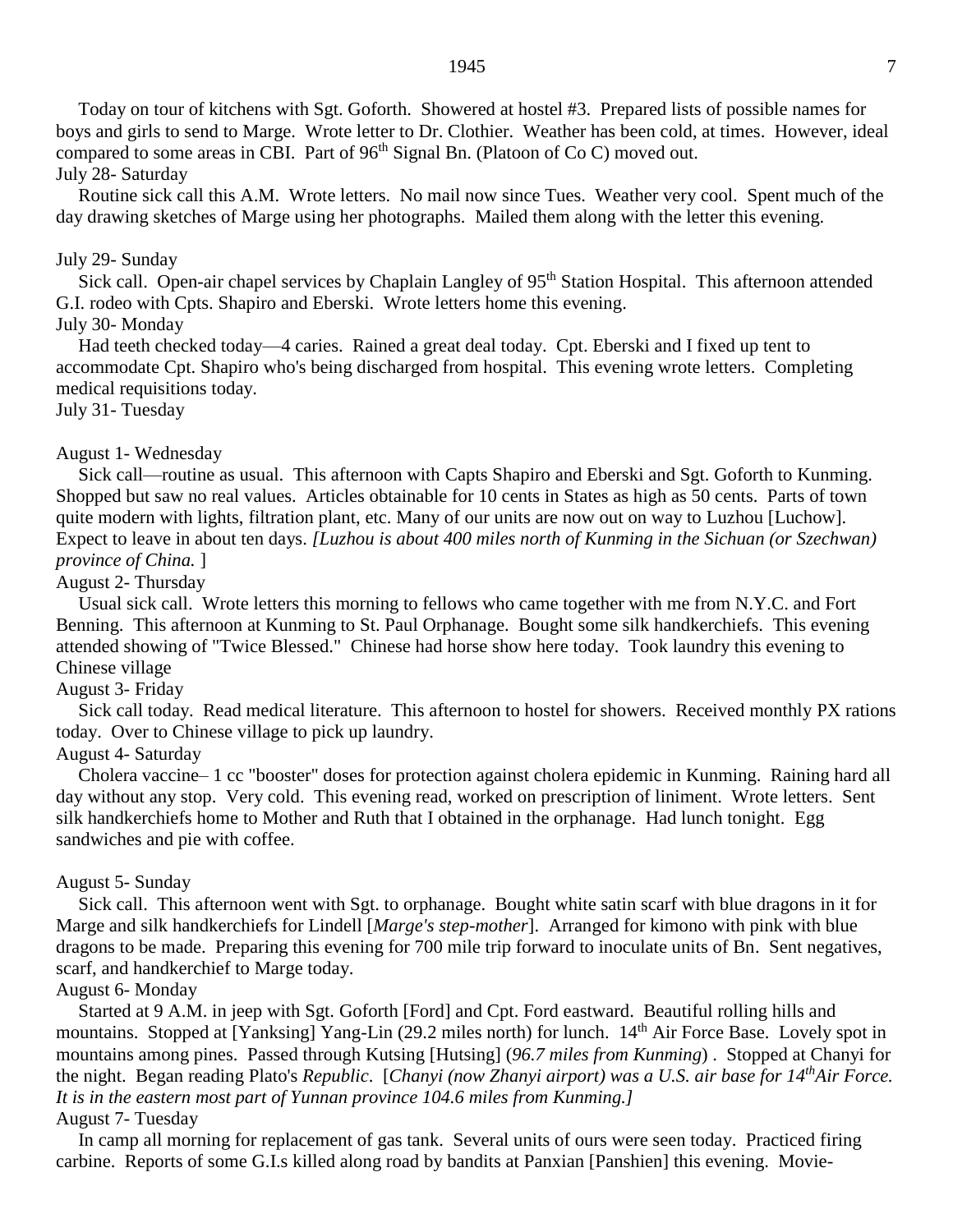*At 253 miles, the town of Annan. This is on the Stilwell road going to Kweiyang or Guiyang, which is 406.1 convoy miles from Kunming*.]

### August 8- Wednesday

Left Panxian at 0800 for Annan. Raining most of the day. Climbed the "21 steps" ['24 steps"] up the side of a mountain. Arrived at camp (*probably in Annan, where there was an S.O.S. transport camp*) early in afternoon. Stayed in tent with Lt. Roasel. Long distance to Kunming. Will send enlisted man up ahead to complete "shots" as want to meet Bn. before they move out. Baby bear cub chained to tree by our tent. Many trucks in ditch.

### August 9- Thursday

Raining when turned back to Kunming this morning. News by radio. Russia declared war on Japan. New bomb being used by U.S. contains uranium- devastating effect. Into Panxian this afternoon. Dinner there with English Company. Met Lt. Rasmussen. Sleeping in board wall/tent. Sgt. Goforth and I now driving alone as dropped off Ford at Annan. [*Aug 6, U.S. bombs Hiroshima; Aug 7, U.S. bombs Nagasaki; and on Aug 8, Russia declares war on Japan and invades Manchuria on Aug 9; Japan surrenders Aug 15.*] August 10- Friday

Left Panxian at 0730 for Kunming. Raining much of the way. Stopped at Panshan where met Lt. Steinhardt, now with Chinese liaison group. Arrived at camp late this evening. Large amount of mail from Marge, home, etc. Radio reports that war with Japan over. [*Panshan was, according to one G.I. account, a truck convoy stop. No record of it being a town along Burma Road. And not on my convoy map.]*

# August 11- Saturday

War not definitely over as previously announced. Negotiations in progress. Trouble with Chinese elements around here. In town this afternoon armed.

# August 12- Sunday

Letter to Marge. If a boy- "David" or "Paul;" if girl- "Louise" or "Marjorie." [*Naming of Paul's child.*] Skipped breakfast this morning. Raining heavily. Chaplain from 972<sup>nd</sup> General Hospital spoke on being Christian leaders on return to U.S. Laid down walk between dispensary and our tent. Went riding to Kunming to see if any trouble. Seemed quiet. Shower at Hostel #3 on way back. Letter from Marge today. Fellow treated with fractured scapula.

### August 13- Monday

Sick call. Heavier as 988 Signal Bn. here. War with Japan still continues. Rainy. Cholera shots being given to 988. Went with Sgt. Goforth to Medical Supply. Wrote letters this evening. Outdoor lights installed. August 14- Tuesday

Rain continues. Cholera shots given. Fixed up medical kit. To shower this afternoon. Japs have not surrendered yet.

# August 15- Wednesday

Received news at 0700 (China time) of Jap's acceptance of Potsdam's agreement by Allies. Usual sick call. Out practicing in hills with carbine. Wrote letters this evening.

# August 16- Thursday

Reports are filtering in that must leave China within thirty days. Tonight awoke with rat in bed which had gone through mosquito netting.

### August 17- Friday

Usual day. Sick call. Writing letters. This afternoon removed thrombri from external hemorrhoid and probed pilonidal cyst [*abscess in the "butt crack," usually due to an ingrown hair that gets infected.]* August 18- Saturday

With Cpt. Shapiro on errands this A.M. Received news today of being transferred to 988<sup>th</sup> Signal Bn. Have had no M.D. since activation. Wrote letters till late tonight. Raining as usual. August 19- Sunday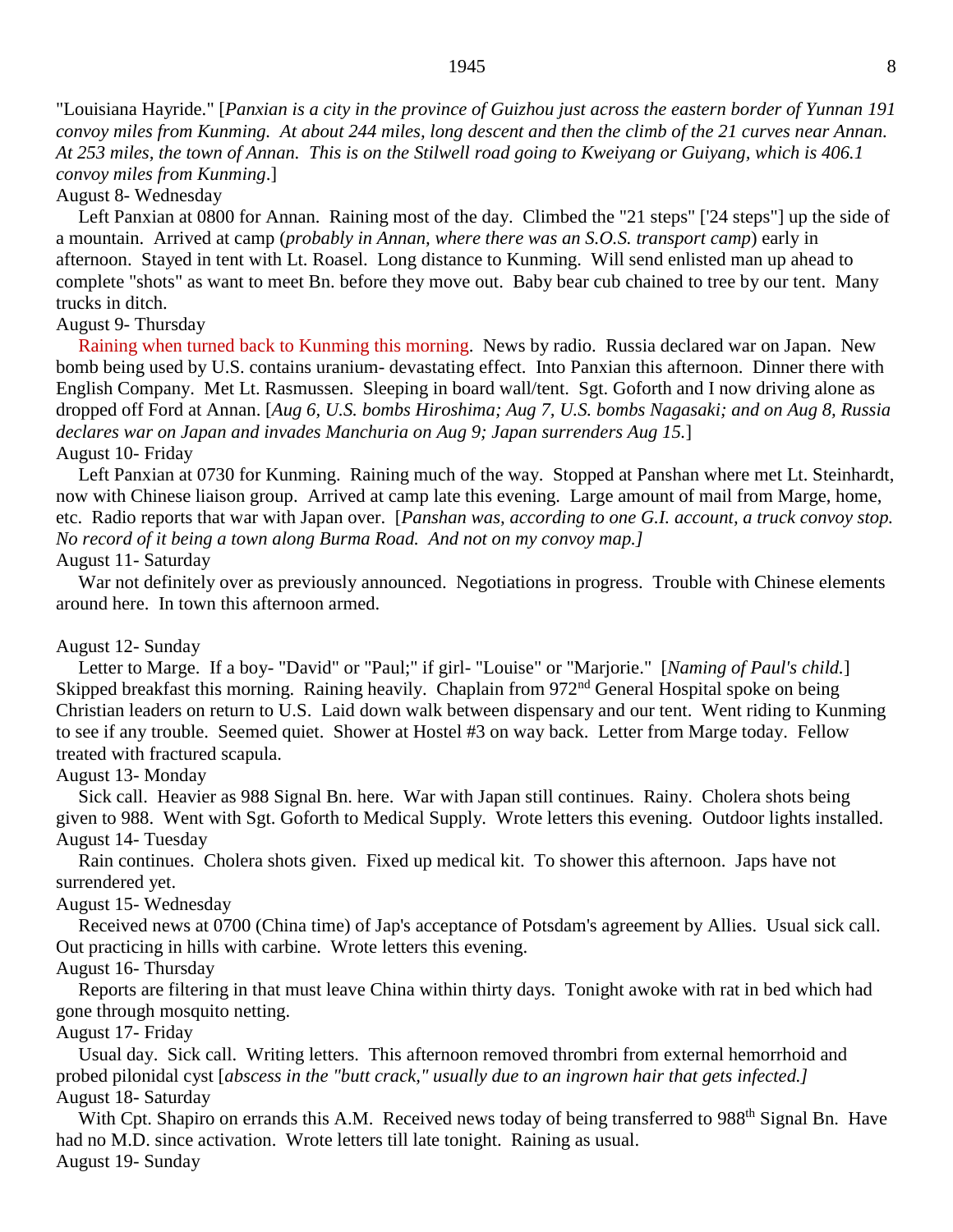This afternoon to Kunming with Chinese-American soldier. To orphanage to get kimono for Marge. Pink with blue dragons made of satin. Beautiful. To get slippers to match. August 20- Monday

Took sick call at 988<sup>th</sup> dispensary and then spent rest of day improving it and moving with 988 [Evac]. Major Ayhurst C. Co. Raining heavily this evening. Wrote letter to Marge.

August 21- Tuesday

Raining heavily. Improving still on dispensary. Sick call.

August 22- Wednesday

Sick call this A.M. This afternoon to St. Paul Orphanage at Kunming. Kimono of satin pink with blue dragons and slippers to match- \$50 + \$6. Beautiful. Picked gifts this evening for Marge. Tonight wrote letters. August 23- Thursday

Sick call. Raining. Sent package to Marge for Christmas. No mail since Sunday. August 24- Friday

Usual sick call. Raining. Worked on dispensary all day. Read and wrote letters tonight. Saw movie, "The Great Sleep." [*Paul probably saw the 1945 version of "The Big Sleep" that was shown to the troops. (They saw the films before the public.) Later for the main 1946 version, Warner Brothers added more of the popular saucy interchanged between Lauren Bacall and Humphrey Bogart.*]

August 25- Saturday

Sick call. Worked on dispensary. Rain. Shower at Hostel #3.

August 26- Sunday

Chapel service 0830. Wrote letters. Rain.

August 27- Monday

Painted dispensary today. This afternoon played volley ball. Mail first time since 19 August. Requested promotions for enlisted men (medics).

August 28- Tuesday

Sick call heavy. Malaria case- emergency. Lunch at midnight in dispensary. Movie- "Our hearts. U.S. troops landed in Japan tonight.

August 29- Wednesday

Received three wonderful letters from Marge today. No rain. Bricked floor in tent then bricked wall around dispensary. Wrote letters this evening. Had refreshments. To Hostel #3 for showers. Roads in terrible shape. August 30- Thursday

Physical exam for Bn. Fixed furniture for tent. Wrote letters. No rain.

August 31- Friday

Several minor surgery cases this afternoon. Nap late this afternoon, as very tired. Wrote letters and read books till late tonight.

September 1- Saturday

Usual sick call. Had one fellow in medical detention transferred, because of suspicion by other fellows of stealing articles in Medic's tent. This afternoon to Kunming with Medics. Visited shops and orphanage. Bought shoes for our expectant baby. Ate good supper at Red Cross, then to Hostel #3 for shower.

#### September 2- Sunday

At This afternoon went on Red Cross tour with Lowry Pfc. to West Mountain. Visited temples to deities there. Ate supper at Red Cross. Roads almost impassable. Bought some articles in town. Part of unit left for Nanking by air—advance party. [*West Mountain or (Shih Shan) guards the approaches to ICD's largest base in China. It's about 15 miles from Kunming. It has 3 Buddhist temples (one is the Hauting) and has the best view of Kunming area and Lake Dianchi.*] September 3- Monday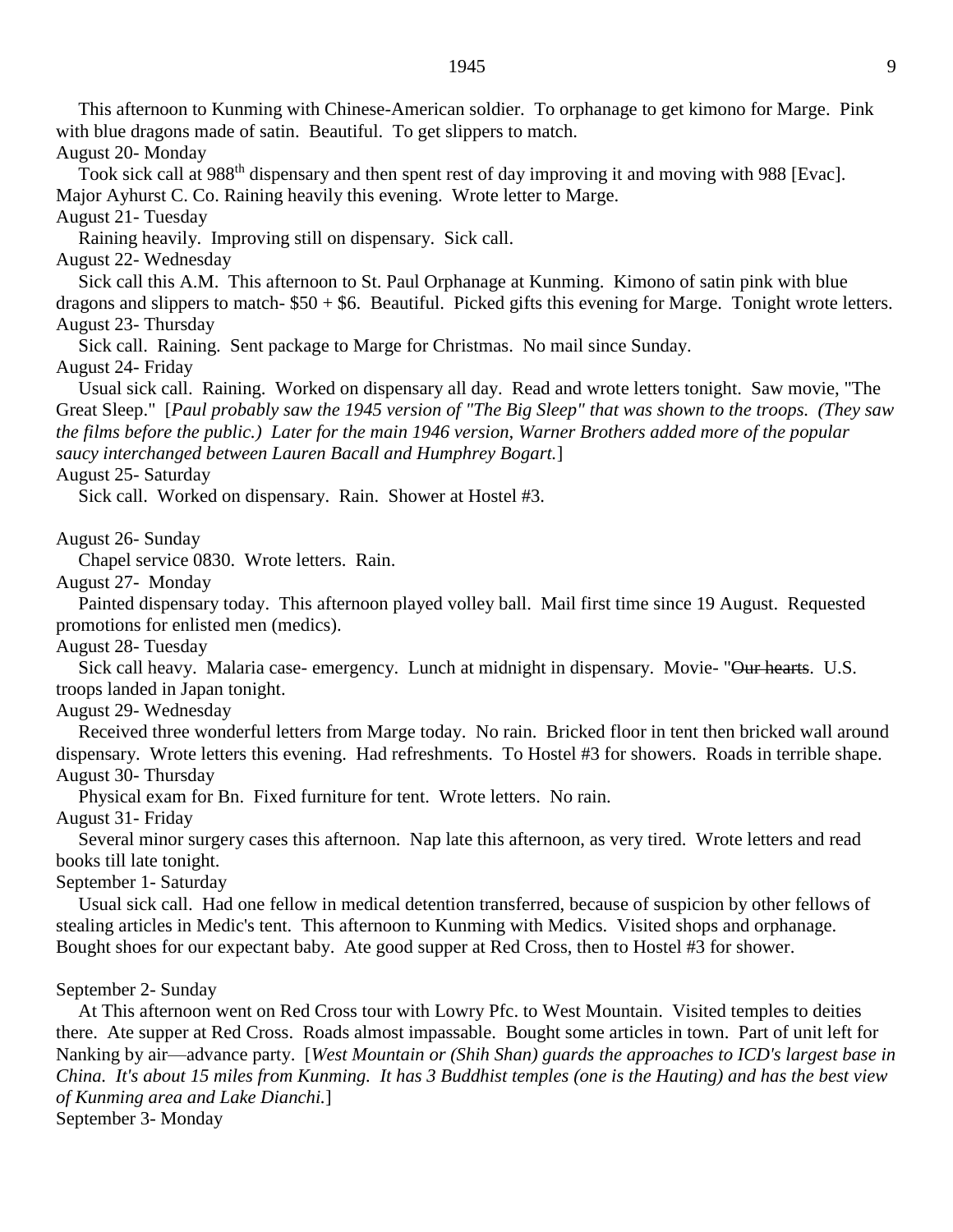This afternoon played soft ball with the officer's on our own diamond. Lost game to enlisted men. Rains have stopped temporarily so diamond in good order. This evening played volley ball. Up late tonight writing letters.

#### September 4- Tuesday

Raining a great part of the day. This afternoon did dorsal slit for paraphimosis [*problem with foreskin of penis that may result in gangrene*] and extraction of toe nail. Up till 2 A.M. writing letters and reading. Three months since said goodbye to Marge in Columbia.

### September 5- Wednesday

Sick call heavy this morning. This afternoon, removal of anal [taq]. Played soft ball for hour or so. This evening read and wrote letters.

# September 6- Thursday

Two cases of possible malaria today- temps of 101 and 102+. One sent to hospital. Roads in poor driving condition. Received surplus medical supplies from  $96<sup>th</sup>$  Signal Bn. Will be leaving by air for Karachi soon. Over to village to get laundry this afternoon. No mail from Marge for almost a week now. No rain today. This late evening had lunch in dispensary.

# September 7- Friday

Sick call at 08:00. Wound healing on dorsal incision done four days ago, so took patient to the hospital. From there to Kunming. Toured part of the town on foot with Lowry. Saw Pagodas about 29 stories high and canal running through town. Boats on it were drawn in some cases by coolies on the shore connected by ropes to the boats. News that fellow in 96<sup>th</sup> had suddenly collapsed this evening. September 8- Saturday

This morning sick call. Chlorinated water for showers. This afternoon to Kunming. Read in Red Cross and ate supper there. Two letters from Marge of  $24<sup>th</sup>$  and  $25<sup>th</sup>$  of Aug. arrived today. Met several fellows who were taken to Jap camps after the fall of Corregidor. This evening stayed up till 2 A.M. reading and writing letters.

### September 9- Sunday

Sick call. Received combat star (5 points) for being in combat territory in Burma. Received 2 letters-  $27<sup>th</sup>$ and 28th of August from Marge. This evening Lowry and I attended Chapel Service. September 10- Monday

Sick call this morning. Then court martial till late in the afternoon. Member of board. Two fellows charged with illegal possession of army pistol before board. One convicted; the other exonerated. September 11- Tuesday

# Checking shower waters to see if properly chlorinated. Submitted names of some of enlisted men medics for

promotion.

### September 12- Wednesday

This afternoon the officers played volley ball with the enlisted men and were defeated. Stayed up till 2 A.M. writing letters. Very good lunch this evening.

### September 13- Thursday

This morning had usual sick call. This afternoon with Lowry to Kunming. Spent a great amount of time visiting the shops. Ate supper at the Red Cross. Many letters received today including two wonderful ones from Marge.

### September 14- Friday

Sent 4 silk handkerchiefs to Marge that I had purchased in the Red Cross Building. Spent a great deal of time reading *Psychology in Living* by Wendell White. Stayed up till 2 A.M. writing letters and reading. September 15- Saturday

Sick call this morning. Removed a sebaceous cyst. This afternoon with Sgt. Lowry to Kunming. Wandered through the streets looking at articles in shops. Bought silver ring with ruby-like stone. Ate at Red Cross tonight.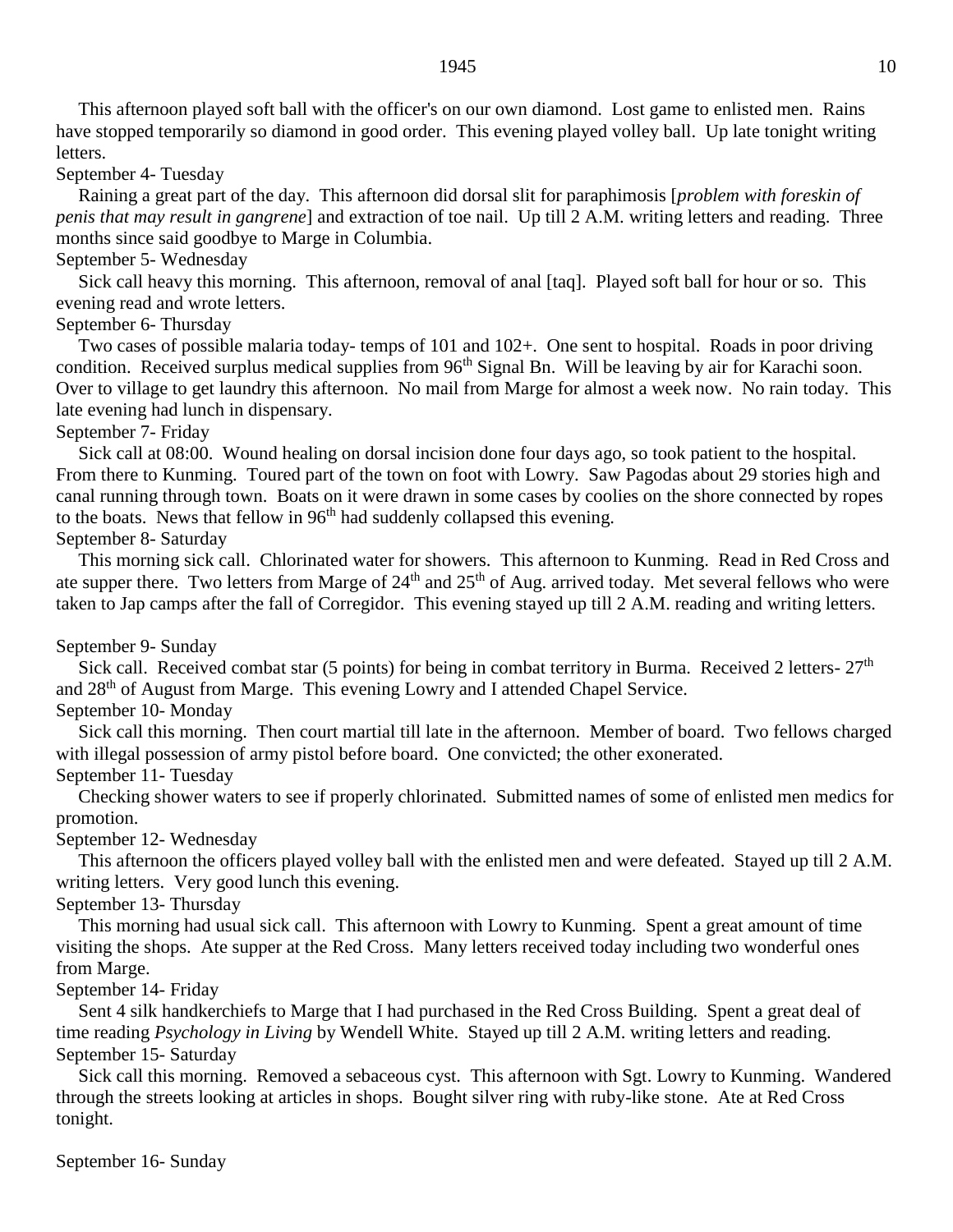Small sick call. This evening attended Chapel Services.

# September 17- Monday

Heavy sick call this A.M. This afternoon played soft ball with other 988<sup>th</sup> officers against 96<sup>th</sup> officers. Lost 4-7. Two grand letters from Marge. Treated malaria case tonight. T-101.

# September 18- Tuesday

Usual sick call today. Played ball with enlisted men today at 1<sup>st</sup> base. Also, played 96<sup>th</sup> officers. Treated Chinese with leg ulcers today.

# September 19- Wednesday

Several malaria cases this morning. This afternoon played short center with 988th officers against enlisted men. Won. This evening to Red Cross for supper. Talked to Dutch Consul. Received British short-wave radio from fellow from 96<sup>th</sup>.

# September 20- Thursday

Heavy sick call today. Fellow injured in baseball. Malaria cases—complaints of backache, diarrhea, etc. Very bizarre symptoms. Several venereal cases. Played some practice football. This afternoon sutured cut finger. Rearranged part of dispensary this evening. Up till past 2 A.M.

# September 21- Friday

Sick call this morning. This afternoon injected an anxiety neurosis case RC with 4% Sodium Pentothal until semi-conscious state was reached, then tried to uncover events in his subconscious mind. This evening wrote letters till very late. Had no opportunity to play games today. Re-sutured a badly injured hand of a Chinese who had neglected to come in to have original sutures removed.

# September 22- Saturday

Sick call today. This afternoon gave RC another shot of Sodium Pentothal. Seems to be improving. Few complaints. Received two letters through 96<sup>th</sup> from Marge today. Treated Chinese with gasoline burns.

# September 23- Sunday

This morning sick call. Raining. Obtained well-preserved skull in field from abandoned coffin box on ground with skeletal remains. This afternoon to Red Cross for good supper, and then, this evening came back early to write letters.

# September 24- Monday

Last year at this time with Marge to dinner and movie "Woodrow Wilson." This afternoon saw fellow with psychopathic personality with paranoid trends. Had beaten a Chinese boy while on guard duty. With other fellows this afternoon to visit Chinese graves and to pose on water buffaloes for pictures. Received a new Brownie camera free from another officer. Had films of scenes taken today developed this evening. Wrote a long letter to Marge- 18 long pages. Received 4 grand letters from her today. Wrote till 2 A.M. September 25- Tuesday

After sick call, took recalcitrant fellow to Neuro-psychiatric doctor at 172<sup>nd</sup> General Hospital where fellow will be studied for possible discharge. This afternoon, played some volley ball. Attempting to bleach skull. At village look at embroidery work. This evening answering letters. RC improving rapidly. September 26- Wednesday

Played baseball this afternoon against the enlisted men. Wrote letters this evening. At hospital today met Major Burlingham who's Minneapolis and head of X-ray Dept at 172<sup>nd</sup> General Hospital. Capt. Bond with 70 F.H. replacing 172<sup>nd</sup>, also met. Had dinner with the Major. This evening took Parker to hospital with pulmonary hemorrhage. His condition good.

# September 27- Thursday

At hospital today to check on lab tests. Received three grand letters from Marge today. At Red Cross this evening. This afternoon at Church of Christ to find out about disposition of medical supplies. September 28- Friday

Usual sick call. Played with officers in softball game against enlisted men. Wrote letters this evening. September 29- Saturday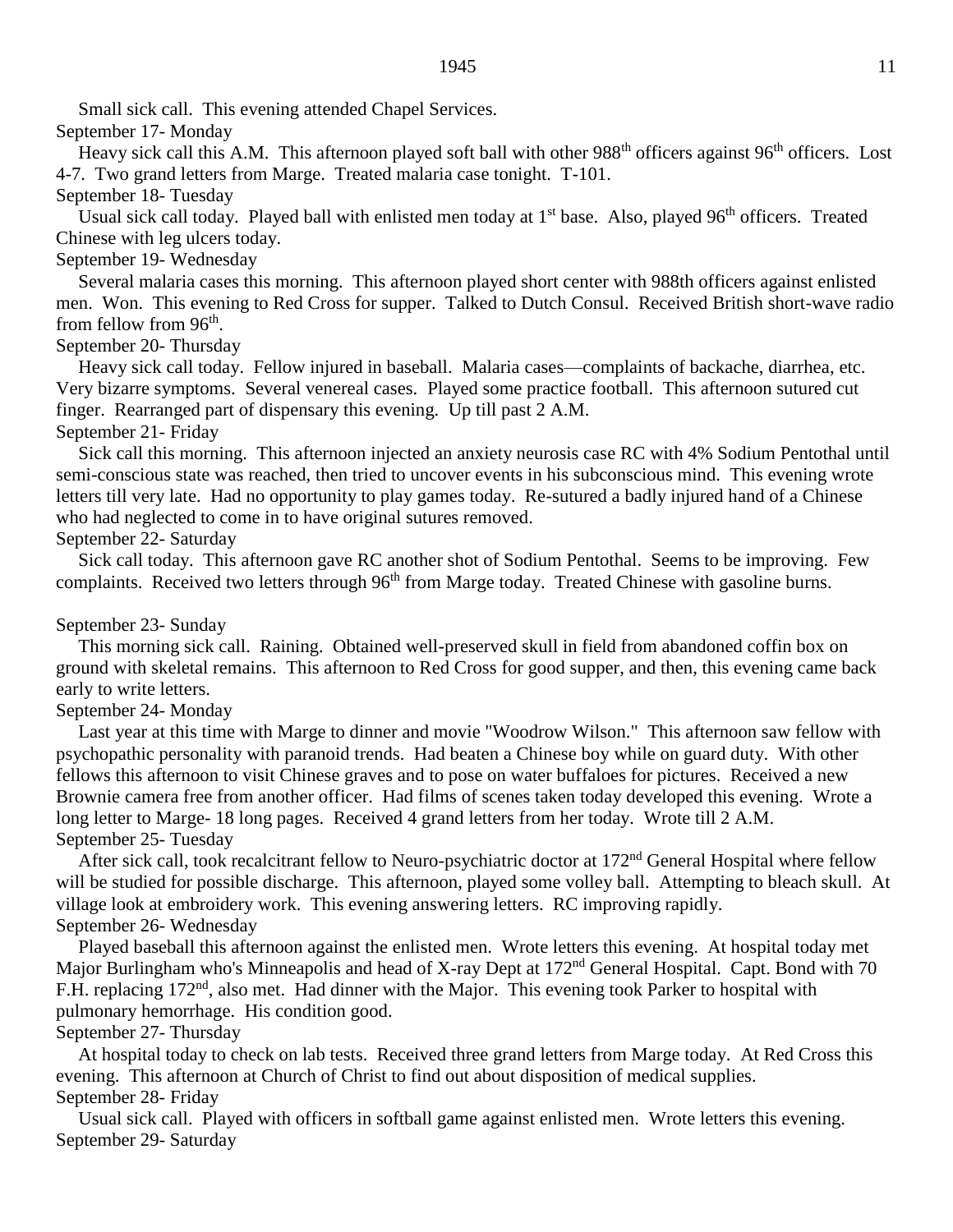Sick call. Inspections. This afternoon to hospital. Met medical officer who had been with me at Carlisle. To Red Cross this evening for supper.

#### September 30- Sunday

At Chapel service this A.M. in area. This afternoon for walk with Sgt. Lowry to take pictures. At Yunnan Agricultural College. Talked with Professor Wang there. This evening to Hostel #5 with fellows for religious services.

### Oct 1- Monday

Heavy sick call. Very cold and rainy. This afternoon at hospital. Officer's call this evening. Discussion on discharge of men. Two grand letters from Marge. Received pay of \$18.27 today.

# Oct 2- Tuesday

Cold and cloudy weather continues. Parker being evacuated to the States from the 172<sup>nd</sup> Hospital. Requested Parker be promoted to T/4. China time set back one hour beginning at midnight. Talked to Lt. Goodman regarding his plans for marriage. Major Hayhurst off-handedly told me my promotion to Captain was going in.

### October 3- Wednesday

This morning news of Kunming being restricted to all Americans. Yunnan Governor who was ousted by Chiang Kai-shek resisted with arms. Men restricted to area. Unable to go to hospital. Big guns firing all night. October 4- Thursday

Curfew established in Kunming. All resistance overcome. Gave stimulating doses of typhus 1 cc and typhoid 1/2 cc today. Every 6 months in this theatre. No mail from Marge since Monday. Radio station XNEW running off [again] this morning. Nicholas, one of Medics has amoebic dysentery. Treating with [Carbarsine 3/4 grams & i.d.?]

#### October 5- Friday

Continued inoculations of typhus and typhoid. Very cold weather now. Fellows still being discharged. Received  $96<sup>th</sup>$  ambulance.

# October 6- Saturday

At hospital today. This evening rushed appendectomy case to 70<sup>th</sup> Field Hospital. Assisted Dr. Ghilotti with case of indurated [*hardened*] and somewhat adhered appendix.

### October 7- Sunday

Gave inoculations. Many of officers and men leaving today. 96<sup>th</sup> finally moved out. Chinese immediately swarmed over area salvaging everything in sight. To Hostel #5 to hear Chaplain Lampson. Spoke on how excuses offered today to not do God's will are similar to those offered in Jesus' time. Communion service followed.

### October 8- Monday

At hospital this A.M. with clinic cases. Nicolas, our Sgt., admitted to hospital for observation for amoebic dysentery. Ate lunch at hospital. Met Capt. Bond and Lt. Ghilotti. Appendectomy case [from Oct 6] having some diarrhea. Very cold weather continues. Set up gas burner in dispensary. Moved into British-type tent this afternoon. Much warmer than U.S.-type tent.

### October 9- Tuesday

Busy all morning. Giving [enaetine] hydrochloride 0.036 GM….I.M. g. i. d. to possible amoebic dysentery case. Moved rest of baggage over to new quarters. This evening at Red Cross with fellows. Tub bath and supper. Recommendations for promotions for fellows approved: Nicolas S/Sgt, Greco T/4, Maebes T/4, Hensel T/4, and Lowry T/4. Visited fellows at hospital this evening. October 10- Wednesday

# Typhoid inoculation that I received yesterday apparently has made me very groggy. Cold weather continues. Gave 100,000 units of penicillin to fellow with chronic prostatitis. This afternoon many inoculations given. Letter from Marge tonight. Writing letters.

Oct 11- Thursday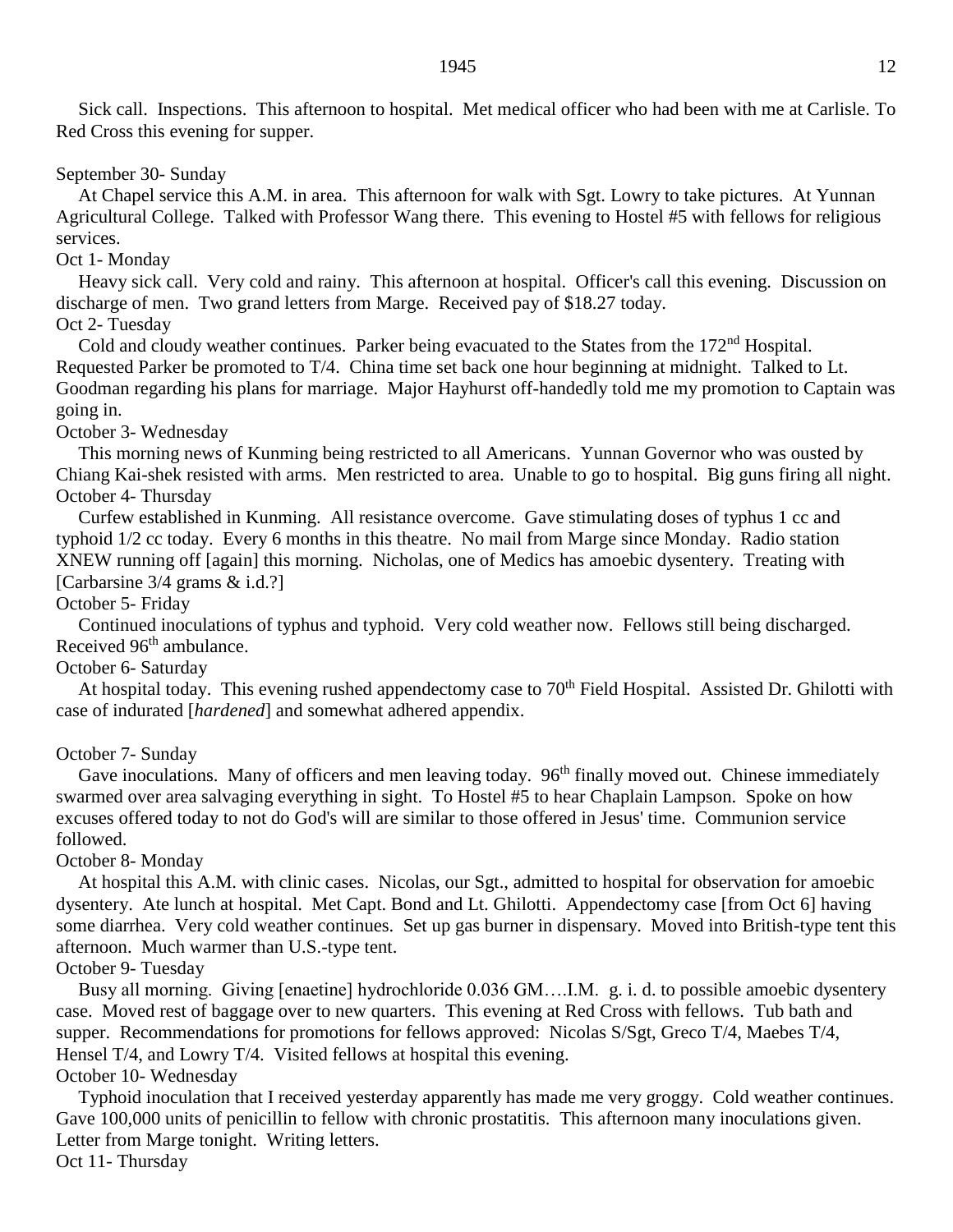At hospital ( $60<sup>th</sup>$  E.H.) on business. Kunming, China. One fellow with positive dark field [probably *syphilis*]. Giving inoculations today. Weather continues cold.

# Oct 12- Friday

At hospital this morning. Ate lunch there. Secured books used by 172<sup>nd</sup> G.H. for use in dispensary. Learned today that Bn. going home as a unit. Two letters from Marge today.

Oct 13- Saturday

News today that all men with under 60 points will go to Shanghai. Dr. Mann and myself are not certain whether we'll go home with the unit. Played volley ball this afternoon. [*On Oct 14, the entire Battalion of 560 men was flown out on 14 C-54s over the hump to Banackspore near Calcutta, India.*]

### Oct 14- Sunday

Dad's birthday. This A.M. sent fellow to hospital with T103- possible malaria. At Chapel service this evening conducted by Chaplain Lampson. Spoke on "Things worth remembering." Very good choir. His last service before going home. Wrote letters this evening.

### Oct 15- Monday

This morning turned in medical books to medical supply depot. Saw several officers regarding turning medical supplies over to mission. This afternoon at mission (Church of Christ) with ambulance load of surplus supplies. With Lowry to Red Cross to eat supper. Then back to camp. Through Chinese hospital with Dr. Wang this afternoon.

# Oct 16- Tuesday

60 Point men or those with 18 months overseas will be separated from the Bn. and move into abandoned Officer's Quarters at 172nd G.H. Busy carrying supplies today, too. At YMCA to leave an ambulance load of supplies. Silk being sold for 50 cents a yard by Hostel #5, but unable to get any today because all bought before I could arrive. Letters tonight from Marge, Dad and Mother, and Joe. Medics left for Hostel #19, preparatory to flying to Shanghai, included Greco, Hensel, Lowry, and Maebes [*fellow soldiers*]. Working till late tonight on packing supplies into ambulance. [*Hostel 19 was processing center for all those leaving the China theater after the war.*]

### Oct 17- Wednesday

Early today took load of medical supplies to YMCA for storage for Church of Christ mission. This afternoon tent I sleep in torn down. Still packing supplies this evening. Tonight weather is very cold and windy.

### Oct 18- Thursday

Still taking supplies to YMCA for Church of Christ in China Mission. Slept in dispensary this evening. Very cold weather. Sabol received news of his father's death tonight. Was helping me in the dispensary. [*Paul's father did not die until 1950.*]

### October 19- Friday

Cleaning out dispensary and moving medical supplies.

### October 20- Saturday

Chinese guards now around area to prevent invaders. Wrote letters tonight.

### Oct 21- Sunday

This morning moved belongings with ambulance to Hostel 19. That evening attended Chapel service with Hostel Minister. Spoke on "Salvation is of God."

### Oct 22- Monday

Turned in medical supplies (non-expendable) to medical depot. In Red Cross this evening writing letters. Oct 23- Tuesday

Dan's birthday. Routine. Sorted mail- thousands of letters today. [Dan was Paul's brother.] Oct 24- Wednesday

Processing men today. Collected and helped to sort mail. Checked on promotion. Unable to transfer yet. This evening wrote letters.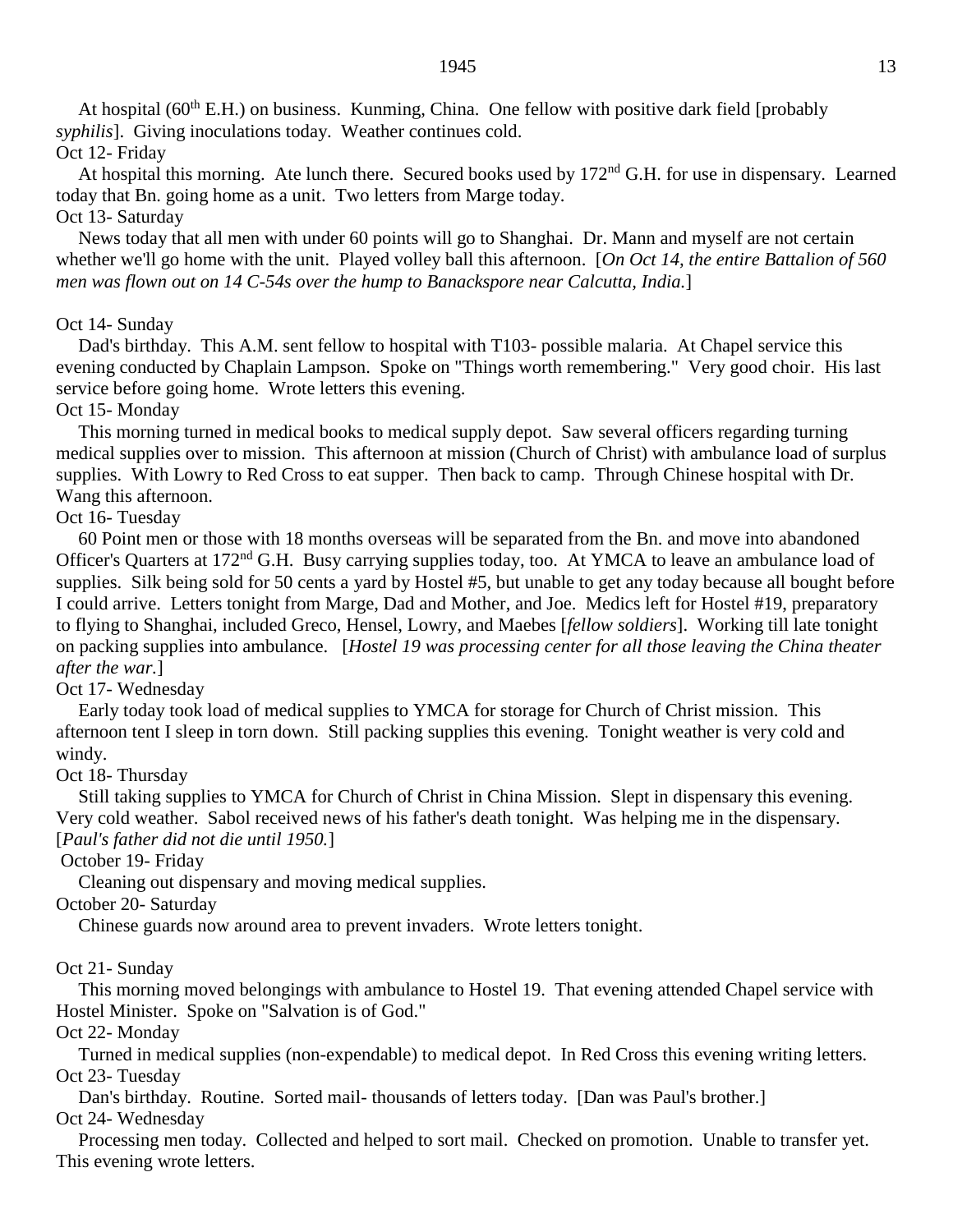Oct 25- Thursday

Raining. Processing men.

Oct 26- Friday

Continuing to process men and dispose of medical supplies. Read in the Red Cross this evening.

Oct 27- Saturday

Picking up mail at Army Post Office. (Radiogram to Marge.) Attending short devotionals held during the evenings. Two letters from Marge writing poetry.

# Oct 28- Sunday

Attended worship services this morning. Wrote letters in Red Cross. Weather is very cold. Oct 29- Monday

Unit froze at 10 A.M. At 70 Field Hospital to get Montief who was injured in jeep-truck collision on 27 October. No fractures or serious injuries. Sprained ankle. About 11 this evening began moving out on Flight No. 3. Took off at 1:30 A.M. Tuesday.

Oct 30- Tuesday

To Banackspore, India at 6:30 A.M. Set watches back 1/2 hr for correct time. Ate breakfast the short flight to Kharagpur in C-54. Continued on to hostel about 9 miles from airport. Living in concrete barracks with thatched roofs. [*The Banackspore/Dinjan airfield was abandoned after the war.*]

Oct 31- Wednesday

Weather is very hot. Difficult to adjust to plus the sea level altitude. [*Kharagpur is in West Bengal, India, elevation 200 ft*] This afternoon wrote letters and at PX for cokes and wieners. Country is flat and grassy with small groves of trees. Nearby is the 372 Station Hospital. Water buffaloes, hawks, crows in great numbers. Nov 1- Thursday

Little to do. Unable to receive letters because of our transient status.

Nov 2- Friday

Time passes very slowly. Reading and writing. Visiting hospital today.

Nov 3- Saturday

Contacted Major Green I.G. regarding transfer from unit as feel because of low points that I will be taken out before reaching port.

Nov 4- Sunday

Chaplain Lampson with choristers at Chapel services this morning. This evening met Ed Steinhardt, who is still with 32 PSH on way home.

Nov 5- Monday

To Kharagpur, about 70 miles west of Calcutta, this afternoon for shopping in bazaar with Col. Hayhurst and Capt. Beinhardt. Bought linen tablecloth and a few other items.

Nov 6- Wednesday

Played ball this A.M. This afternoon sunbathing. At dispensary for a short time.

Nov 7- Wednesday

Medical officer of the day. About 100 cases treated at the dispensary. Checking personnel records. Nov 8- Thursday

General routine processing. Weather comfortable. Saw movie, "Women in Green." Expected date of delivery today. [*Expected birth date of Paul's child. He doesn't know that his daughter Diana was born over a week ago.*]

Nov 9- Friday

Playing ball this A.M. This evening reading Christopher's *Surgery*. Checking baggage.

Nov 10- Saturday

This A.M. at Battalion Headquarters and dispensary for information on medical processing.. This afternoon at bazaar in Kharagpur. Bought linens, [etc]. This evening at club writing to Marge.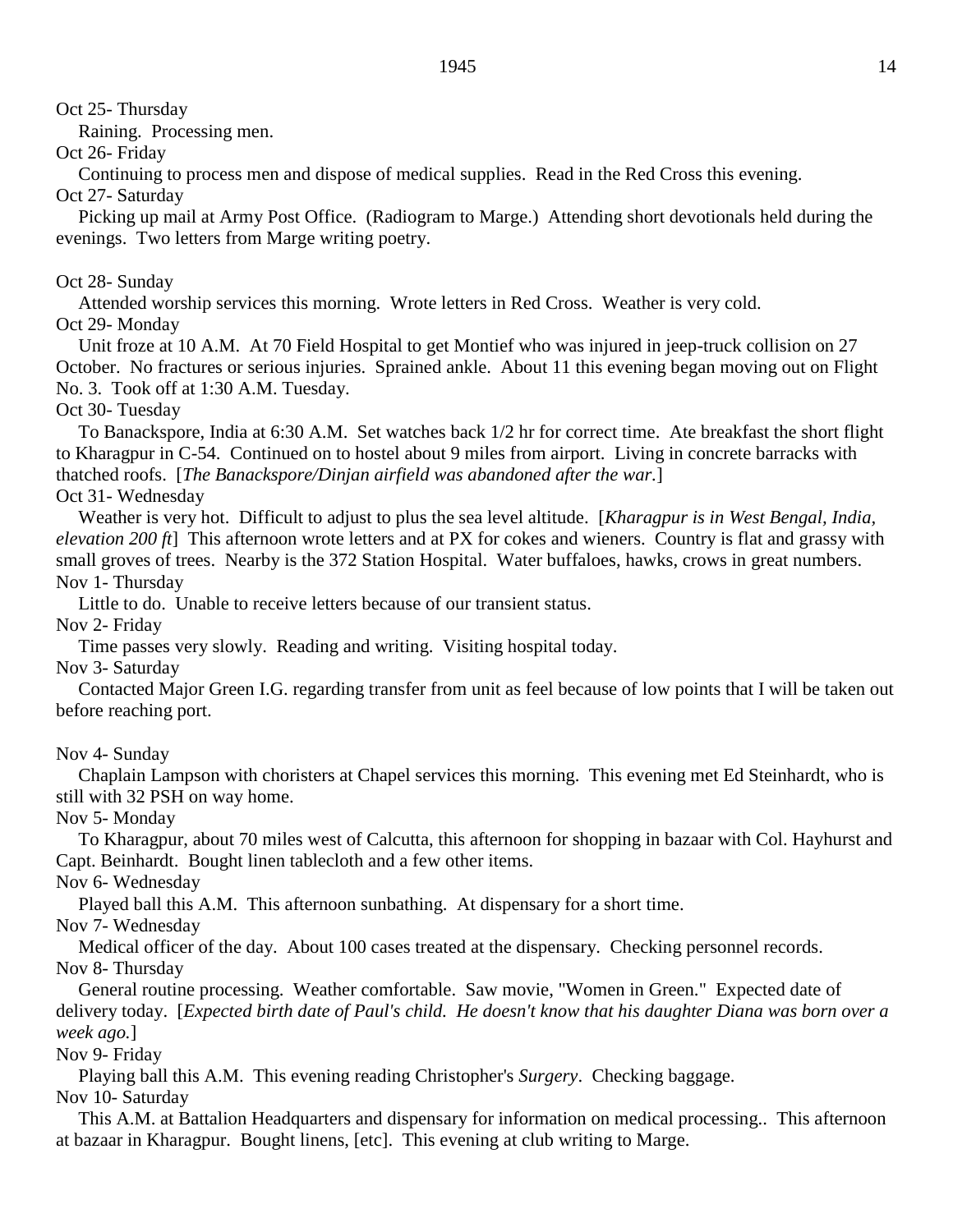Nov 11- Sunday

This morning Chaplain spoke on letting our lights shine for Christ and this evening on John 3:16. Visited with Ed Steinhardt this evening. Wrote letters.

Nov 12- Monday

Played seven games of volley ball. Took sun bath. Purchased gifts at PX.

Nov 13- Tuesday

This morning minor duties. This afternoon with Cpt. Munlow to Kharagpur looking for stones. Bought star sapphire from G.I. who had purchased it in Burma.

Nov 14- Wednesday

This morning soft ball game. To Kharagpur this afternoon, at hospital for short time. 70-point enlisted men and 75-point officers alerted. Major in M.C. committed suicide- overdose of Seconal.

Nov 15- Thursday

Today, very little being done. This evening's movie "Princess and the Bell Boy." Wrote letters. Not very well today.

Nov 16- Friday

This A.M. watching soft ball game. At PX for a short time. Saw picture "Junior Miss." Wrote letters. Nov 17- Saturday

Played ball today. Called Ed Steinhardt at Kanchapara to find out about being reassigned. [*The processing center for troops returning to the U.S. was in Kanchapara, India.*] No new information. Bought more gifts.

Nov 18- Sunday

This morning attended Chapel services and also this evening. Played tennis this morning.

Nov 19- Monday

Played ball today. Sun bathing. Enrolled in USAF1 course in Astronomy.

Nov 20- Tuesday

Days warm. Nights becoming colder. Read this morning.

Nov 21- Wednesday

Played soft ball this A.M. This afternoon to other area to see Ed Steinhardt. Watched snake charmers perform with cobras and mongoose. Treated native boy for acute conjunctivitis.

Nov 22- Thursday

Had Thanksgiving dinner. Then moved to another area nearby here. Quartered with Capts. Muslow and Mann in basha [*tarpaulin of impromptu tarp tent*].

Nov 23- Friday

Enrolled in several more courses today. American and English literature. Wrote letters.

Nov 24- Saturday

Played tennis this morning . This afternoon in town shopping. Bought silver bracelet. Ate supper with Col. Hayhurst and Capt. Bernhardt. Left tour early. Declared "out-of-bounds," because natives causing disturbances a few miles away. Calcutta scene of rioting and bloodshed. Some of rioting by public workers demanding higher wage. Some getting as low as 13-20 rupees/month.

Nov 25- Sunday

Chapel services this morning. Minister spoke on the new birth. In the evening, on the three-fold vision of Isaiah applying it to the Christians.

Nov 26- Monday

Played tennis this morning. This afternoon in town and bought sandalwood jewelry box and sandals. Signed up for tennis tournament today.

Nov 27- Tuesday

Played single tennis match with Soumar. Won sets 6-3, 6-3. Gave inoculations to unit [*army unit*] this afternoon. Movie, "Our Vines have Tender Grapes" about rural life among Norwegians in Wisconsin. Nov 28- Wednesday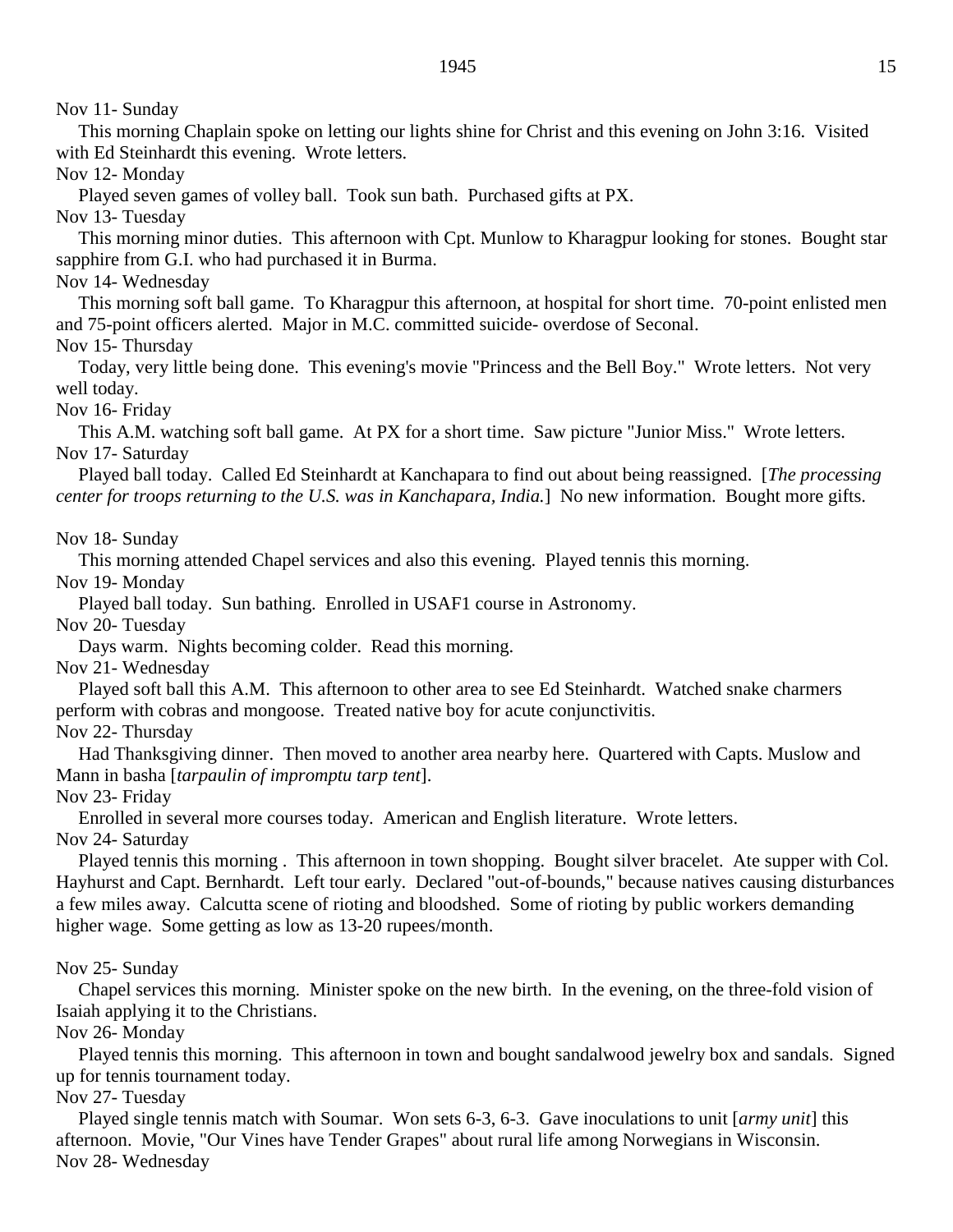Lost tennis singles to Dr. Mann today. Won  $1<sup>st</sup>$  set 6-1. Then lost 6-3, 6-3. Took a nap this afternoon.

Reading.

Nov 29- Thursday

Read. To SOS [*Source of Supply*] area with Lt. Steinhardt to inquire about Red Cross message from Marge. Nov 30- Friday

Pay for Nov (\$49.+) Played tennis with Capt Schwape after dinner. Read this evening.

Dec 1- Saturday

Read. Meals very poor. Showing tonight, "Mildred Pierce."

Dec 2- Sunday.

M.O.D. [*Medical Officer of the Day.*] Sick call at dispensary. This afternoon slept. Wrote letter to Marge. Dec 3- Monday

Slept late this morning. Camp being deactivated.

Dec 4- Tuesday

Moved to another area about 8 miles distant in large non-partitioned hut. Very crowded. News that all surplus medical and dental officers would be sent home immediately. It has been 6 months since I said goodbye to Marge.

Dec 5- Wednesday

Worked in dispensary today helping out with morning sick call and giving inoculations in the afternoon. Saw film "Of Human Bondage" tonight.

Dec 6- Thursday

All day worked in dispensary. Removal of sebaceous cyst and callous this afternoon. Received news from Kanchapara that there were orders for 24 dental and medical officers were to be shipped out. Dec 7-Friday

Left camp this A.M. Train at Kharagpur at 10:30 for Calcutta. Had First-class compartment. Six of us in it. Arrived in Calcutta about 1300. Trucks to Kanchapara. Took about 2 hours. Signed in today. In 4 tents. Met Walter Kochman, who is assigned here.

Dec 8- Sat

Processing today. Turned in hold luggage. Received influenza vaccine- 1 cc- this afternoon. Checked with Red Cross for message from Marge. No reply. Reaction from vaccine.

Dec 9- Sun

Reaction to vaccine began last evening. Fever up to 102 during night with severe headache, diarrhea, and abdominal pains [RlQ.?]. Fever continues today (100). Ate small amount of food for supper and then to bed again (T 100). Diarrhea and headache.

Dec 10-Mon

Ate breakfast. Diarrhea and headache still present. T-100.

Dec 11- Tues

Feeling much better today. Still weak.

Dec 12- Wed

Reading. Writing letters. In Calcutta with Ed Steinhardt. At burning ghats, [Khamin estates?].

Dec 13- Thurs

Very little doing. No new orders.

Dec 14- Fri

Checking on message from Marge. None as yet.

Dec 15- Sat

In Calcutta. Visited Scottish Presbyterian Kirk built in 1818. A few purchases.

Dec 16- Sun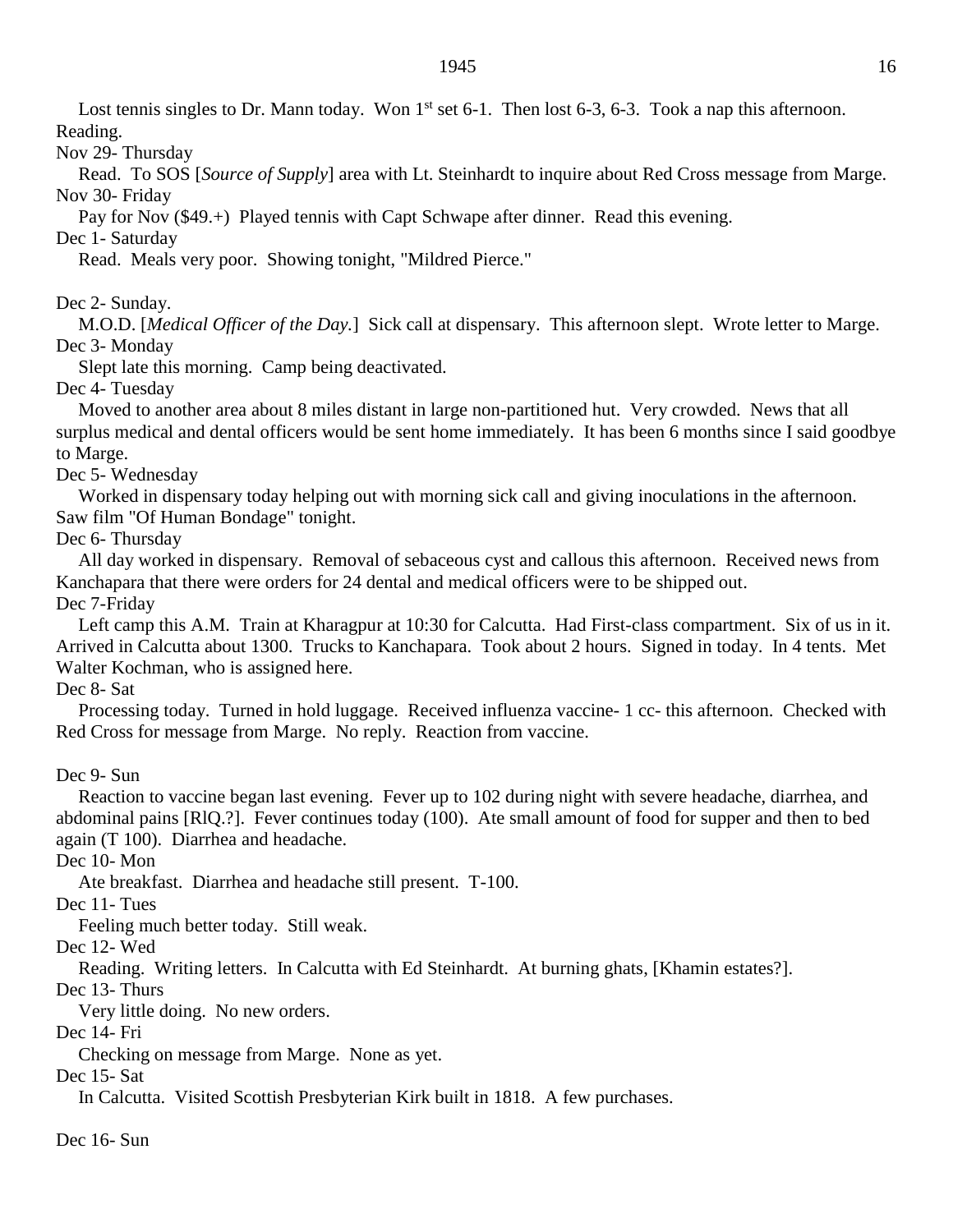At Chapel, met Capt. Norton of Waseca, Minnesota who is acquainted with Dr. Spink. This evening also attended services.

Dec 17- Mon.

Little activity. Saw film "Underground Paris."

Dec 18- Tues

Very little to do.

Dec 19- Wed

Stayed around camp.

Dec 20- Thurs

In town with Ed Steinhardt.. Met Walter Kochman who is going home by air. Last Sunday asked Base surgeon to go home by ship instead of air. May go on *U.S.S. General Patrick* or *Marine Wolf*. Came back tonight to find we are alerted for movement to Camp Hialeah in Calcutta. On *General Patrick* list. Dec 21- Friday

Left in trucks for Camp Hialeah in Calcutta. Post camp in Calcutta race track interior. Food excellent. Shopping this afternoon with Steinhardt.

Dec 22- Sat

Out of camp for short time to shop. This afternoon watched races.

Dec 23- Sunday

Attended services at St. Andrews Presbyterian Church (1819). Services at 9:30 and 6:30. Rev. Mathiason pastor. This evening at party- 200 British service men and about 4 Americans. Swimming at Victoria Memorial this afternoon.

# Dec 24- Mon

This morning at New Market to buy star sapphire ring for Marge. This afternoon at Victoria Memorial swimming pool, but did not go swimming. This evening to Red Cross show with Ed Steinhardt at Monsoon Square Gardens. Feeling very poorly tonight.

Dec 25- Tues

Very fine Christmas dinner at Officers Mess. Saw two films, "The Voice of the Whistler" and "Don't Fence Me In." Dry run today. One enlisted man going along to Reception Center 20, Fort MacArthur. Restricted to camp. Board ship tomorrow.

Dec 26- Wed

Advance party boarded ship this morning. Main body not to board ship till  $28<sup>th</sup>$ . Town this afternoon. No purchases.

Dec 27- Thurs

Slept until late this morning. Saw movie, "Then There Were None."

Dec 28- Friday

Packing this morning. At pier of River Hooghly by 1300. Troop stateroom. 18 officers. Bunks in tiers of three. About 3000 men aboard ship- a one stacker. Met Capt Kurgmeski- patient. Has Dy [?] from lumbosacral strain.

Dec 29- Sat

Shower at 6:45 A.M. After breakfast Red Cross message from Chaplain: "Daughter born Oct 31. Mother and baby well." Sent reply by letter. Pulling out about 11:30 A.M. Tide in. Ship down-river about five miles. Then anchored. Assigned for 4 hrs every other night to Troop Office to handle army problems. This evening talked with Capt. Burroughs, who is a Baptist medical missionary from Assam, India. Has three children and wife with him.

### Dec 30- Sun

Church on top deck this morning. Chaplain spoke about religion bringing out the best in us. Making progress through river. This morning watch 3-7. No emergencies. Out of river some time during midnight. Reading *David Copperfield*. Traveled about 80 miles from Calcutta to sea on Hooghly River.